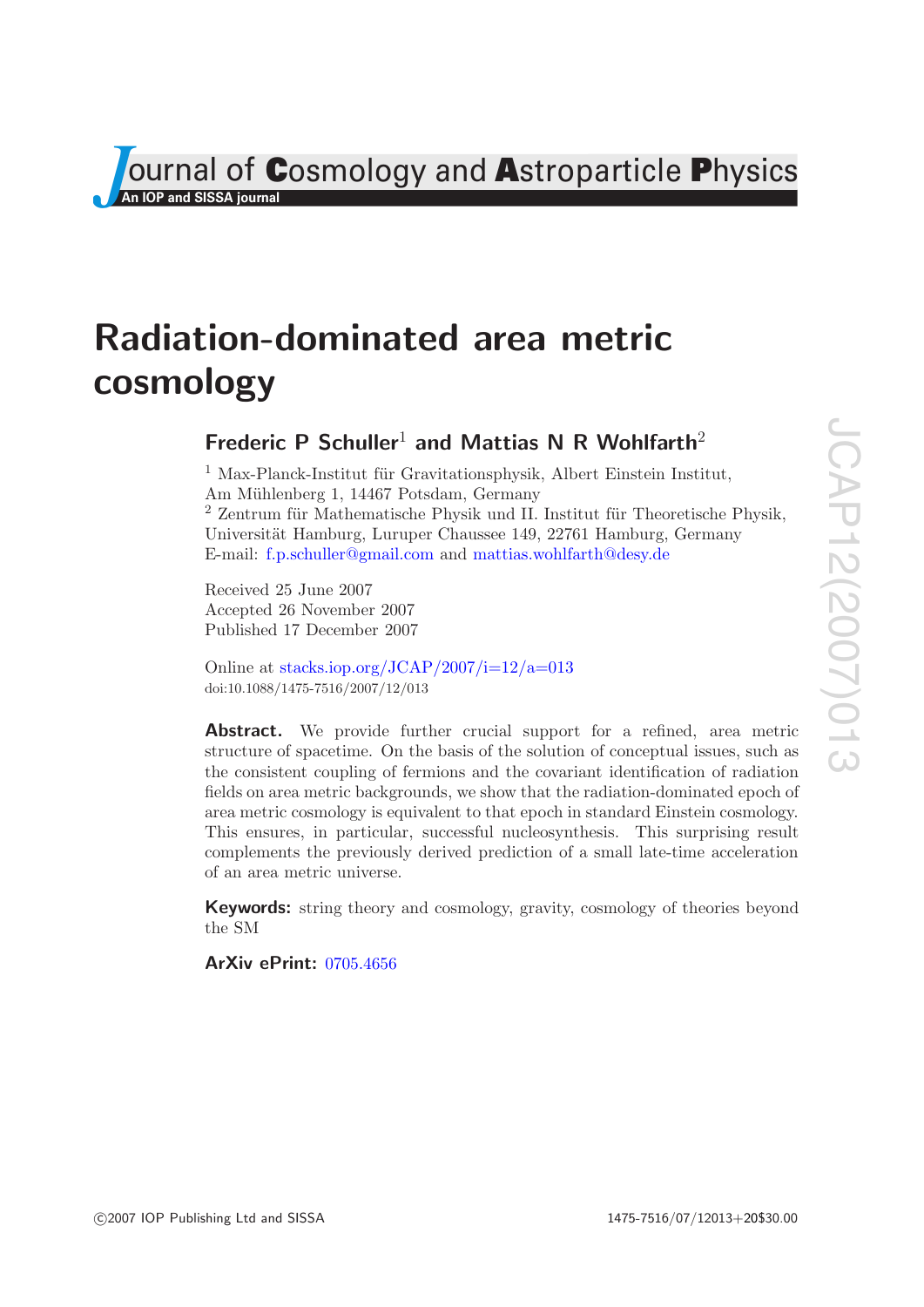### **Contents**

| 1. Introduction                              | $\overline{2}$   |
|----------------------------------------------|------------------|
| 2. Area metric spacetime in a nutshell       | $\bf{3}$         |
| 3. Gauge bosons and fermions                 | $\boldsymbol{6}$ |
| 4. Physical momentum of matter fields        | 11               |
| 5. More on null geometry                     | 13               |
| <b>6.</b> Radiation fields                   | 14               |
| 7. Radiation-dominated area metric cosmology | 15               |
| 8. Conclusions                               | 17               |
| <b>Acknowledgments</b>                       | 18               |
| <b>Appendix. Conventions</b>                 | 18               |
| <b>References</b>                            | 20               |
|                                              |                  |

## <span id="page-1-0"></span>**1. Introduction**

Refinement of the standard metric to an area metric spacetime structure provides an explanation for the small acceleration of the late universe filled with non-interacting string dust [\[1\]](#page-19-2). This prediction intriguingly follows solely from reading the Einstein–Hilbert gravitational action as dynamics for an area metric spacetime structure [\[2\]](#page-19-3), without the need for any additional, strongly model-dependent, assumptions such as the existence of dark energy.

In the present paper, we demonstrate that area metric cosmology is also consistent with what is known about the early universe, in particular, about the radiation-dominated epoch. In order to substantiate this claim, we first address a number of conceptual issues, such as the consistent coupling of fermions to area metric backgrounds, and the identification of bosonic and fermionic radiation fields in terms of invariants of the relevant field strengths. These results enable us to derive the equations of state for a radiative string fluid. Remarkably, we find that area metric cosmology filled with bosonic and fermionic string radiation is exactly equivalent to Einstein cosmology with a standard perfect radiation fluid. Hence important phenomenological tests, such as successful nucleosynthesis [\[3,](#page-19-4) [4\]](#page-19-5), are passed with flying colours by area metric cosmology.

These observationally consistent predictions for the early and the late universe [\[5,](#page-19-6) [6\]](#page-19-7) are all the more remarkable in that they follow from a single geometric hypothesis, namely that the classical spacetime structure needs to be refined to an area metric one. This assumption, that physical spacetime is described by an area metric, in turn simply casts into geometric form what we have learnt from string theory: the massless modes of the quantum string generate an effective geometry richer than what can be described by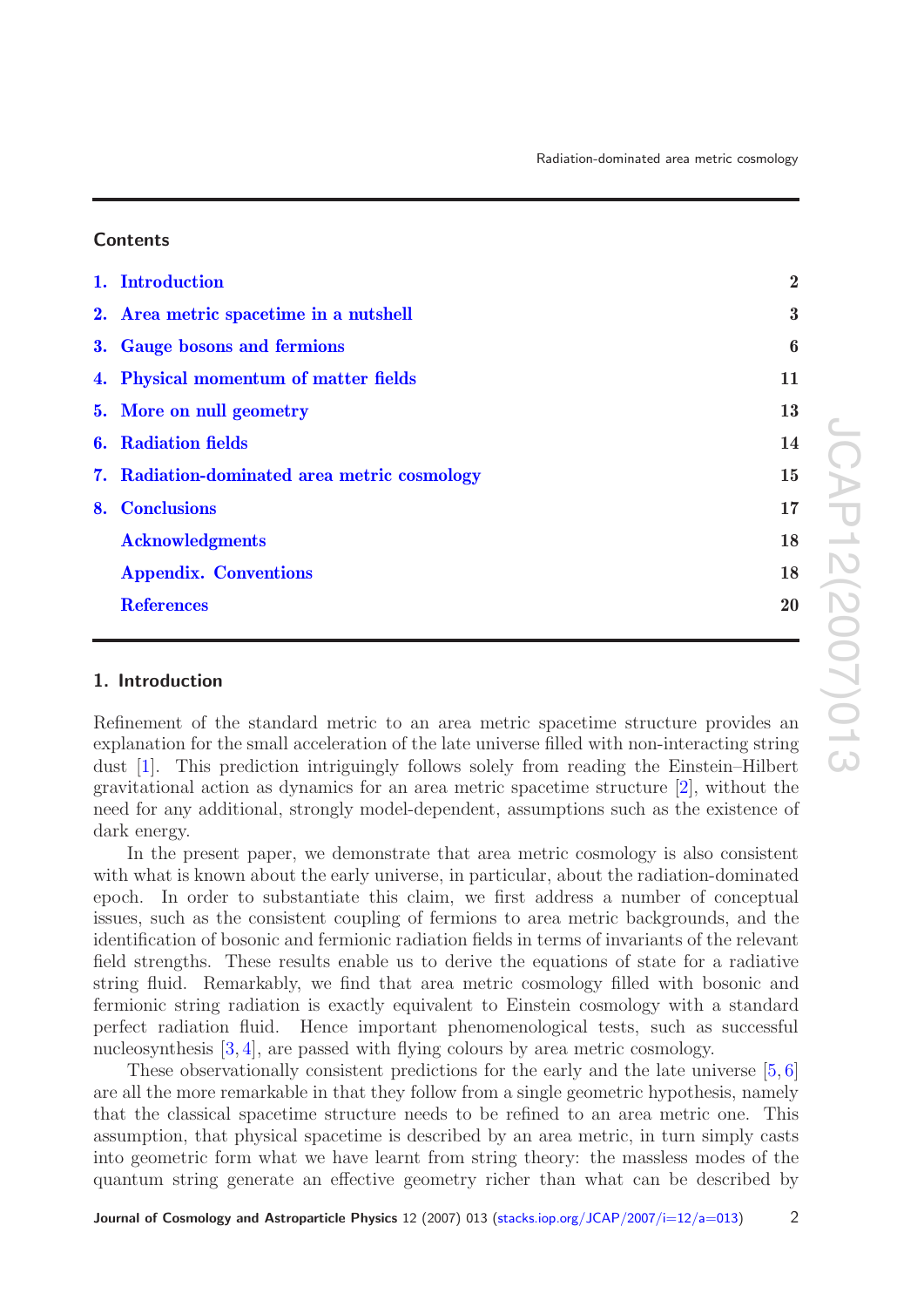Lorentzian manifolds. Indeed, it has been shown that the generalized backgrounds [\[7\]](#page-19-8)– [\[19\]](#page-19-9) produced by fundamental strings and even D-branes can be succinctly viewed in terms of area metric manifolds [\[20\]](#page-19-10). Conversely, on an area metric manifold, the minimal mechanical objects are strings; this fact manifests itself in area metric cosmology by fluids that are necessarily composed of strings rather than point particles. For a formal discussion of these points, we refer the reader to [\[2\]](#page-19-3).

The present article builds on the constructions of our previous papers  $[1, 2]$  $[1, 2]$  $[1, 2]$ . For the convenience of the reader, section [2](#page-2-0) concisely reviews the results relevant here. In the following sections, we develop, from first principles, essentially three new techniques for area metric spacetime, which are crucial for the definition of a radiation-dominated phase in an area metric cosmology. First, we devise a consistent coupling of fermions to an area metric in section [3.](#page-5-0) Second, the physical momentum of fermions and gauge fields is identified from the respective source tensors in section [4.](#page-10-0) Third, we further deepen our understanding of the null geometry of area metric spacetimes; in particular, we derive a dual to the Fresnel tensor in section [5.](#page-12-0) With these tools at hand, we identify, in section [6,](#page-13-0) bosonic and fermionic radiation fields in an invariant manner, by requiring that the physical momentum for radiative solutions should be null with respect to the dual Fresnel tensor. It is then straightforward to derive the equations of state for a bosonic or fermionic radiative string fluid, and to prove the full equivalence of area metric cosmology to standard Einstein cosmology in a radiation-dominated phase, in section [7.](#page-14-0) In section [8](#page-16-0) we conclude with a discussion. Appendix is added to display our conventions.

#### <span id="page-2-0"></span>**2. Area metric spacetime in a nutshell**

We recall the definition and central constructions of area metric geometry, as far as they are of relevance for the present paper. An area metric spacetime  $(M, G)$  is a fourdimensional smooth manifold M equipped with a fourth-rank covariant tensor field which features the symmetries

$$
G_{abcd} = G_{cdab} = -G_{bacd} = -G_{abdc} \tag{1}
$$

and is invertible in the sense that a contravariant tensor field with components  $G^{abcd}$ exists, so that everywhere on M

$$
G^{abmn}G_{mncd} = 4\delta^{[a}_{[c}\delta^{b]}_{d]}.
$$
\n
$$
(2)
$$

We also require the area metric to be Lorentzian, in a sense to be defined below. Note that, due to its symmetries, the area metric can be regarded as a symmetric  $6 \times 6$  matrix with Petrov indices which arise from the antisymmetric index pairs [ab]. Using the determinant Det of this matrix, an area metric immediately gives rise to a volume form and a dual 4-tensor

$$
\omega_G \text{ abcd} = |\text{Det } G|^{1/6} \epsilon_{abcd}, \qquad \omega_G \text{ abcd} = -|\text{Det } G|^{-1/6} \epsilon^{abcd}, \tag{3}
$$

which in particular allow a unique decomposition of the inverse area metric as

<span id="page-2-1"></span>
$$
G^{abcd} = C^{abcd} + \phi \omega_C^{abcd},\tag{4}
$$

where  $\phi$  is a scalar field, and C an inverse area metric featuring the additional cyclicity symmetry  $C^{m[abc]}=0$ .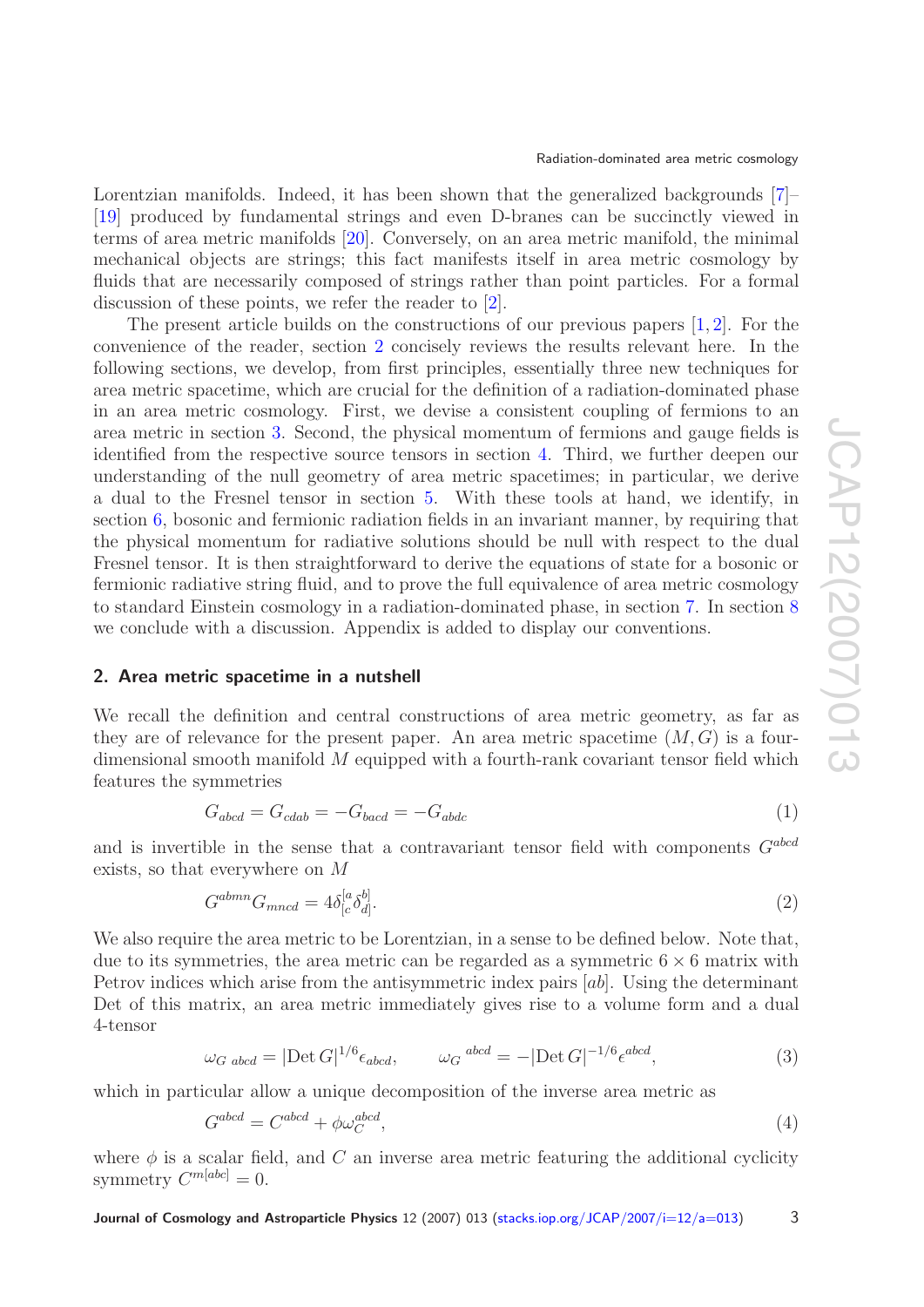The null geometry of the area metric manifold is determined solely by the cyclic part C, and encoded in the totally symmetric Fresnel tensor [\[2,](#page-19-3) [21,](#page-19-11) [22\]](#page-19-12)

<span id="page-3-1"></span>
$$
\mathcal{G}^{ijkl} = -\frac{1}{24}\omega_{C\,mnpq}\omega_{Crstu}C^{mnr(i}C^{j|ps|k}C^{l)qtu}.\tag{5}
$$

The Fresnel tensor defines the null geometry because the gradient  $p$  of light wave fronts in electrodynamics on area metric manifolds satisfies the local condition  $\mathcal{G}^{ijkl}p_ip_ip_ip_k=0$ . We will make essential use of a dual to the Fresnel tensor, which we derive in section [5,](#page-12-0) in order to identify bosonic and fermionic radiation fields on area metric backgrounds.

While the Fresnel tensor only depends on the cyclic part C of the inverse area metric, the extraction of an effective metric  $g_G$  from area metric data requires the use of the scalar  $\phi$  in the decomposition [\(4\)](#page-2-1): we define

$$
g_G^{ab} = \frac{1}{2} \left. \frac{\partial^2}{\partial p_a \partial p_b} \right|_{p=d\phi} \left( \mathcal{G}^{ijkl} p_i p_j p_k p_l \right)^{1/2} . \tag{6}
$$

The geometric significance of this construction is explained in [\[2\]](#page-19-3). Finally, we define the signature of the area metric manifold  $(M, G)$  as the signature of the metric  $g_G$ . In particular, a Lorentzian area metric manifold  $(M, G)$  is one for which  $g_G$  has signature  $(- + + +)$ . In summary, an area metric spacetime manifold gives rise to a hierarchy of derived structures

Lorentzian area metric  $G \longrightarrow$  Fresnel tensor  $\mathcal{G} \longrightarrow$  Lorentzian metric  $q_G$ .

A special class of area metric spacetimes  $(M, G)$  is given by what we call almost metric spacetimes; these are induced by a metric spacetime  $(M, g)$  and an additional scalar field  $\phi$  by virtue of

$$
G^{abcd} = g^{ac}g^{bd} - g^{ad}g^{bc} + \phi\omega_g^{abcd}.\tag{7}
$$

<span id="page-3-0"></span>For such area metrics, the Fresnel tensor simply turns out to be  $\mathcal{G}^{ijkl} = g^{(ij}g^{kl)}$ , and the metric  $g_G$  recovers the inducing metric g. The null condition reduces to  $(g^{ab}p_a p_b)^2 = 0$ , as we expect for a basically metric manifold. Generically, however, area metrics are not of the simple form  $(7)$ ; the area metric G contains truly more information than the effective metric  $q_G$ , and the null geometry is described by the Fresnel tensor, and not by a metric. This follows already from counting algebraic degrees of freedom: in four dimensions, the case of immediate physical interest, an area metric features 21 algebraic degrees of freedom, as opposed to the 10 degrees of freedom for a metric.

The refined geometry of an area metric manifold leads to a sixth-rank curvature tensor

$$
\mathcal{R}_G^{[a_1a_2]}_{\ [b_1b_2][ij]} = 4\delta^{[a_1}_{[b_1}R^{a_2]}_{\ b_2]ij} + \left(\nabla_i^{LC}X^{a_1a_2}_{\ b_1b_2j} + \frac{1}{2}X^{a_1a_2}_{\ pqi}X^{pq}_{\ b_1b_2j} - (i \leftrightarrow j)\right),\tag{8}
$$

where R and  $\nabla^{LC}$  are the Riemann tensor and the Levi-Civita connection, respectively, of the effective metric  $g_G$ , and the non-metricity tensor X is defined by

$$
X^{a_1 a_2}{}_{b_1 b_2 f} = \frac{1}{4} G^{a_1 a_2 mn} \nabla_f G_{m n b_1 b_2} = X^{[a_1 a_2]}{}_{[b_1 b_2]f}.
$$
\n
$$
(9)
$$

The area metric curvature tensor, as well as the associated area metric Ricci tensor  $(\mathcal{R}_G)_{ab} = \mathcal{R}^{pq}{}_{p a q b}$  and area metric Ricci scalar  $\mathcal{R}_G = g_G^{ab}(\mathcal{R}_G)_{ab}$ , reduce to their metric counterparts for almost metric area metrics;  $X$  simplifies in this case in such a way that the [ij] antisymmetrization removes it from the curvature. These correspondences show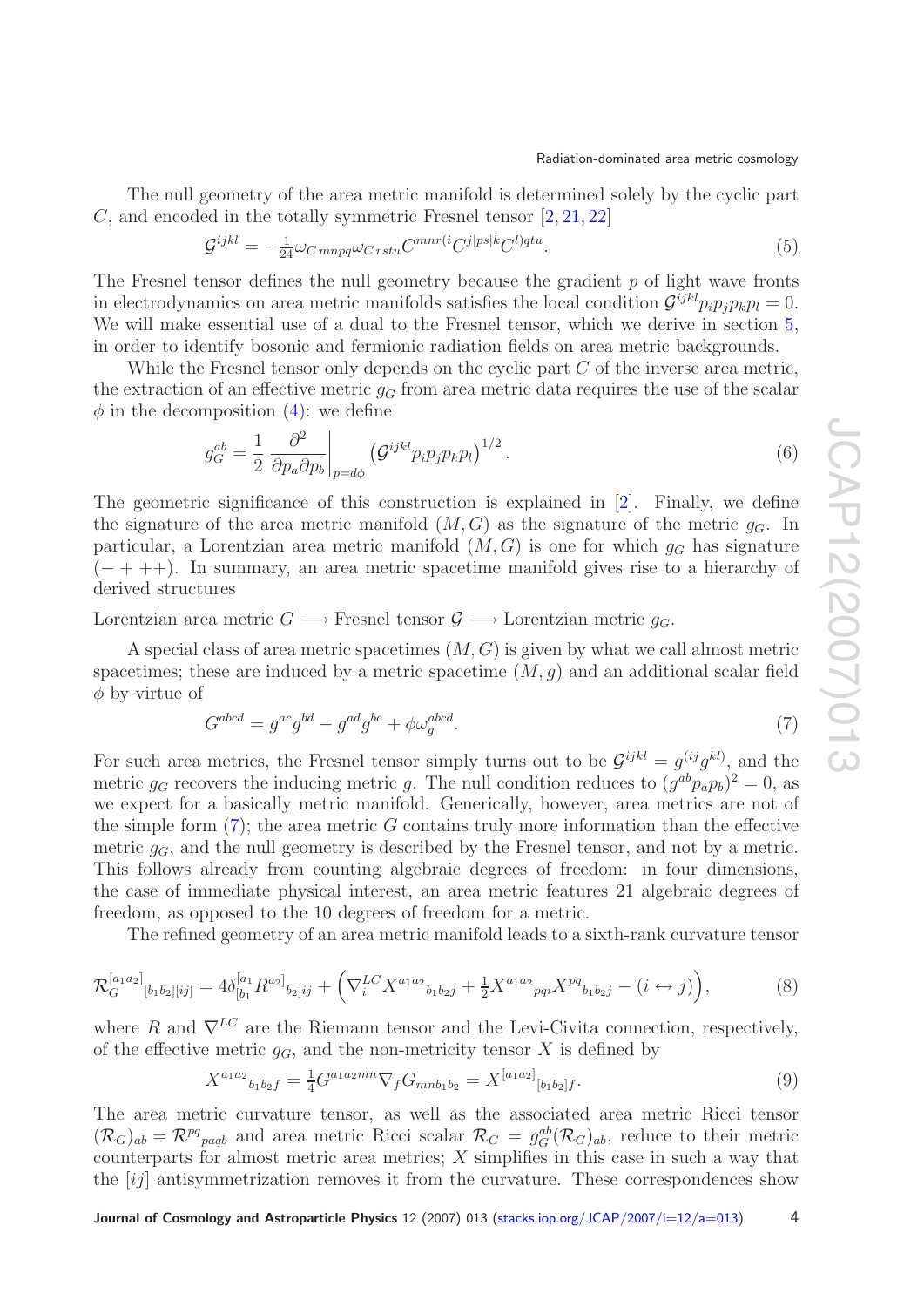that area metric geometry is downward compatible to metric differential geometry, which is therefore contained as a special case.

The above facts show that the Einstein–Hilbert action may be read as an action also for the refined area metric background: all metric objects are simply refined to their area metric counterparts. We hence obtain the area metric gravitational dynamics

<span id="page-4-0"></span>
$$
S_{\text{grav}} + S_{\text{m}} = \frac{1}{2\kappa} \int_M \omega_G \mathcal{R}_G + \int_M \mathcal{L}_{\text{m}},\tag{10}
$$

where we have added an action for matter defined on an area metric background. The constant  $\kappa$  will turn out to be  $\kappa = 16\pi G_N$  for Newton's constant  $G_N$ . How the observed standard model fields couple to area metric spacetime is discussed in the following section. The gravitational field equations are derived from [\(10\)](#page-4-0) by variation with respect to the area metric, see [\[2\]](#page-19-3). Important for the purpose of the present paper is that the diffeomorphism invariance of the above theory immediately leads to a conservation equation

<span id="page-4-1"></span>
$$
T_{abcd}\nabla_i^{LC}G^{abcd} + 4\left(\nabla_{\mathbf{p}}^{LC} + \frac{1}{6}X_{\mathbf{p}}\right)\left(G^{abcp}T_{abci}\right) = 0\tag{11}
$$

for the fourth-rank tensor

<span id="page-4-2"></span>
$$
T_{abcd} = -|\text{Det } G|^{-1/6} \frac{\delta S_{\text{m}}}{\delta G^{abcd}}.
$$
\n(12)

We call T the source tensor of matter on an area metric manifold. Its relation to the physical energy–momentum tensor will be studied in section [4.](#page-10-0) Since the source tensor is derived by variation with respect to the inverse area metric, it has the algebraic symmetries of an area metric.

Symmetries of an area metric manifold are, like in the metric case, expressed in terms of Killing vector fields K, for which the Lie derivative  $\mathcal{L}_KG = 0$ . Homogeneous and isotropic four-dimensional Lorentzian area metric manifolds for instance, providing the geometric ansatz for cosmology, are obtained by imposing the relevant Killing vector fields and using the fact that the pull-back of an area metric to any three-dimensional submanifold is equivalent to metric geometry [\[2,](#page-19-3) [24\]](#page-19-13). One obtains that area metric cosmology is of the almost metric form [\(7\)](#page-3-0), where now

$$
g_{ab} dx^a dx^b = -dt^2 + a(t)^2 d\Sigma_k^2
$$
\n(13)

is a standard FLRW metric with scale factor a and spatial curvature  $k = -1, 0, 1$ , and  $\phi$ a function only dependent on cosmological time [\[2\]](#page-19-3). Thus four-dimensional homogeneous and isotropic area metric spacetime features a scalar degree of freedom in addition to the standard metric scale factor. Recall that almost metric backgrounds have Fresnel tensor  $\mathcal{G}^{ijkl} = g^{(ij}g^{kl)}$ , and the derived effective metric  $g_G = g$ . For area metric cosmology, the gravitational field equations simplify drastically; the purpose of this paper is to derive and solve these equations for radiation-dominated epochs of the early universe.

At large scales, the matter in an area metric universe is appropriately described by a string fluid. That fluids must be constituted of strings, rather than point particles, is an immediate consequence of the refined geometric structure presented by area metric spacetimes. This refinement is mirrored in the string fluid by the presence of three macroscopic variables  $\tilde{\rho}, \tilde{p}, \tilde{q}$  (instead of only two, i.e., density and pressure, on metric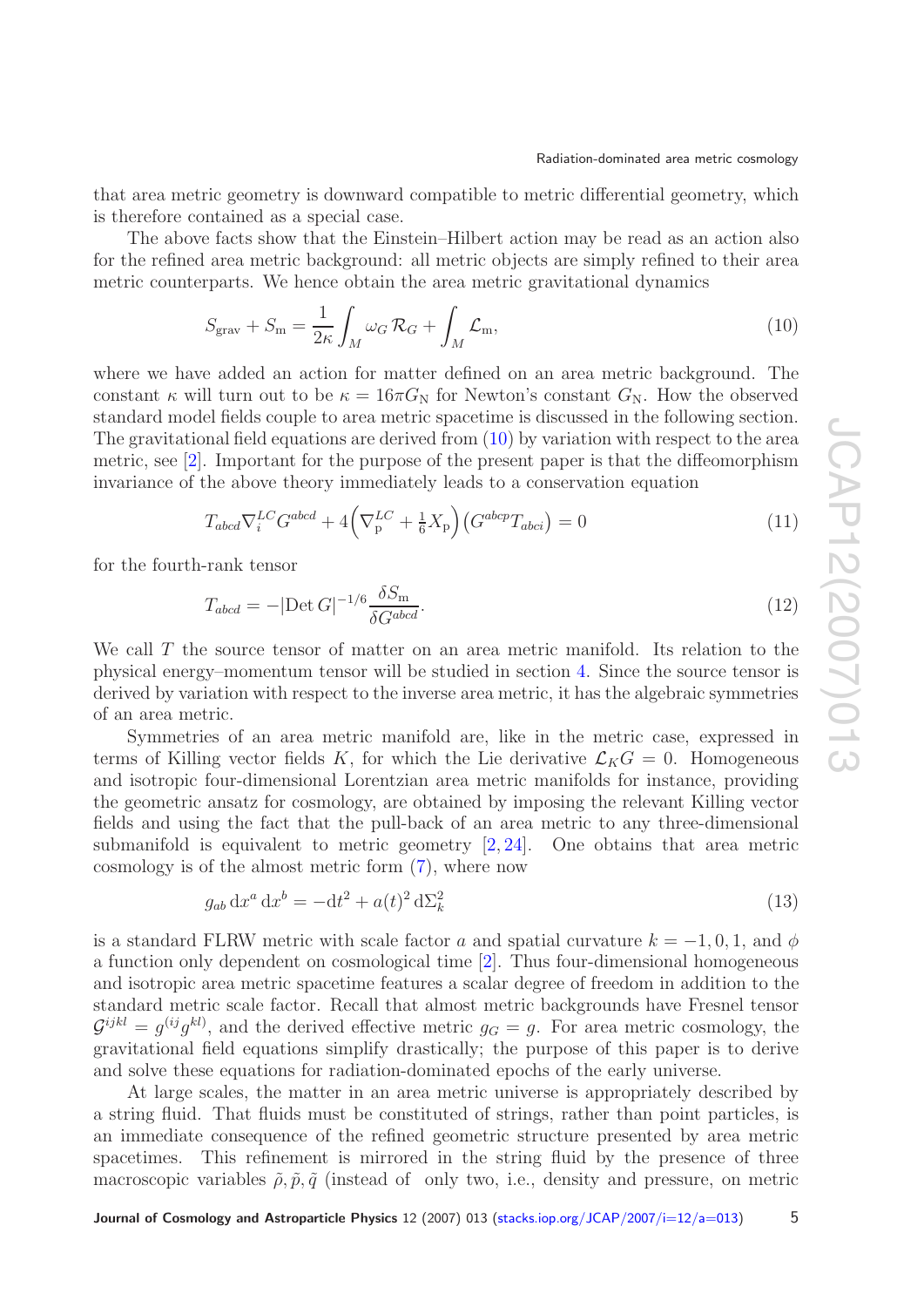spacetime). The source tensor for a three-component string fluid takes the form

<span id="page-5-4"></span>
$$
T_{abcd} = (\tilde{\rho} + \tilde{p})\frac{1}{4} \sum_{I=1}^{3} G_{abij} \Omega_I^{ij} G_{cdkl} \Omega_I^{kl} + \tilde{p} G_{abcd} + (\tilde{\rho} + \tilde{q}) G_{[abcd]},\tag{14}
$$

where  $\Omega_I$  are tangent areas to the strings constituting the fluid, generalizing the tangent vectors u to particle worldlines appearing in the description of perfect fluids on metric backgrounds. Three components are needed in order to allow for local isotropy of the fluid, despite the extended nature of the individual strings.

A key task in the discussion of various epochs of cosmological evolution is therefore the identification of the equations of state governing the variables  $\tilde{\rho}, \tilde{p}, \tilde{q}$ , appropriate for the kind of matter present. The equations of state for non-interacting string dust,  $\tilde{p} = 0$ and  $\tilde{q} = -\tilde{\rho}$ , have already been identified in [\[2\]](#page-19-3). For bosonic and fermionic radiation fluids, we will show in the following few sections that one of the equations of state takes the form

$$
\tilde{q} = 0,\tag{15}
$$

which is the key result in proving our claim that the radiation-dominated epoch of area metric cosmology does not differ from general relativity. Like in the case of string dust, the equation of state for radiation on an area metric manifold is a non-trivial result, and requires the development of some additional technology. We start by studying the coupling of gauge bosons and fermions to an area metric in the following section.

#### <span id="page-5-0"></span>**3. Gauge bosons and fermions**

For our study of the radiation-dominated epoch of area metric cosmology, we need to know how gauge bosons and fermionic matter couple to the area metric background.

As the reader may recall from [\[2\]](#page-19-3), or as she learns here, abelian and non-abelian gauge bosons directly couple to the area metric; the matter action for gauge fields reads

<span id="page-5-1"></span>
$$
S = -\frac{1}{2} \int_{M} \omega_G \operatorname{Tr} G^{abcd} F_{ab} F_{cd}, \tag{16}
$$

where  $F_{ab}^A = \partial_a A_b^A - \partial_b A_a^A + f^A{}_{BC} A_a^B A_b^C$  for structure constants  $f^A{}_{BC}$  of some Lie algebra, and the trace is taken over the gauge algebra indices. The variation of this matter action with respect to the area metric yields the source tensor

<span id="page-5-2"></span>
$$
T_{abcd} = \frac{1}{8} \text{Tr} \, F_{ab} F_{cd} - \frac{1}{192} G_{abcd} G^{ijkl} \text{Tr} \, F_{ij} F_{kl},\tag{17}
$$

which is, and this will become important later, trace-free:

<span id="page-5-3"></span>
$$
G^{abcd}T_{abcd} = 0.\t\t(18)
$$

The coupling of fermions requires a spin structure. Here we will make use of the fact that an area metric spacetime  $(M, G)$  gives rise to the hierarchy of structures  $G \to \mathcal{G} \to g_G$ , as discussed in section [2.](#page-2-0) The simplest procedure to introduce fermions is to define a spin structure related to the effective metric  $g_G$ . For the case of an almost metric background, on which the cosmological conclusions of this paper are based, we demonstrate explicitly the consistency of this coupling, at the end of the present section. This coupling also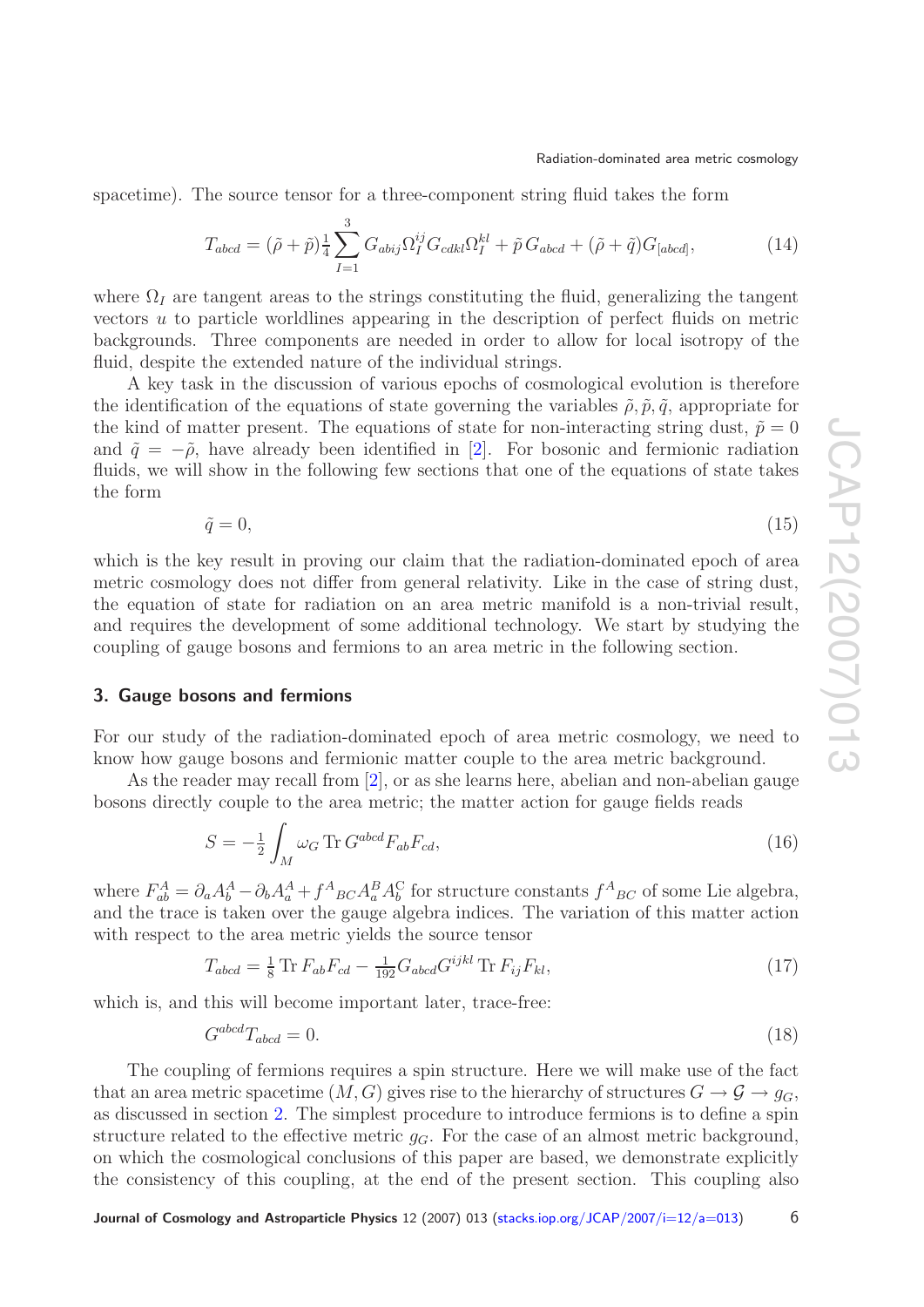provides us with the following important result: the source tensor for Dirac fermions in a cosmological area metric background satisfies

<span id="page-6-0"></span>
$$
\omega_G^{abcd} T_{abcd} = 0,\t\t(19)
$$

which ensures, among other things, the conservation of the physical energy–momentum of our fermions, see section [4.](#page-10-0) The remainder of this section is devoted to the derivation of identity [\(19\)](#page-6-0).

Before employing techniques specific for area metric backgrounds, we fix our notation by concisely recalling some standard constructions for Dirac spinors on curved metric spacetime; see also appendix for a consistent set of conventions used in this paper. The effective metric can be diagonalized locally by the introduction of a tetrad  $e_a^{\mu}$ , i.e., a local basis  $\{e^{\mu}\}\$  of the cotangent bundle, where italic characters denote spacetime indices and Greek characters denote flat tangent space indices:

<span id="page-6-2"></span>
$$
g_{Gab} = e_a^{\mu} e_b^{\nu} \eta_{\mu\nu},\tag{20}
$$

where  $\eta$  is the Minkowski metric of mainly plus signature. The choice of the tetrad is not unique; tetrads are only determined up to a local Lorentz transformation  $e_a^{\mu} \mapsto \Lambda(x)^{\mu}{}_{\nu}e_a^{\nu}$ , so that all constructions involving the tetrad must be covariant under local Lorentz transformations.

In order to achieve this, we introduce a covariant derivative  $D$  that acts on tensor fields valued in some representation of the local Lorentz group. More precisely, we write group elements given by parameters  $\omega$  as  $\exp(\omega^{\mu\nu}\Sigma_{\mu\nu}/2)$ , compare [\(A.7\)](#page-18-0), for the six generators  $\Sigma_{\mu\nu}{}^A{}_B$  with  $\Sigma_{\mu\nu} = \Sigma_{[\mu\nu]}$  of some representation of  $SL(2,\mathbb{C})$ . Let  $\psi^A$  be the components of a tensor field valued in the corresponding representation vector space, suppressing any spacetime tensor index. Then the covariant derivative is defined as

<span id="page-6-1"></span>
$$
(D_a \psi)^A = \nabla_a^{LC} \psi^A + \frac{1}{2} \omega^{\mu\nu}{}_a \Sigma_{\mu\nu}{}^A{}_B \psi^B,\tag{21}
$$

where  $\omega^{\mu\nu}{}_{a}$  is the so-called spin connection, to be determined below. The use of  $\nabla^{LC}$ ensures covariance with respect to spacetime diffeomorphisms while the spin connection guarantees local Lorentz invariance. If a field carries indices corresponding to various representations  $\Sigma^{(1)}, \Sigma^{(2)}, \ldots$  of  $SL(2, \mathbb{C})$ , then further terms containing the additional generators are simply added to  $(21)$ . In order to determine the spin connection in terms of the tetrad, we require that the covariant derivative commutes with the mapping of any vector field X to the flat tangent spaces, i.e.,  $e^{\mu}_b D_a X^b = D_a (e^{\mu}_b X^b)$ . Hence the covariant derivative of the tetrad must vanish; since  $e_b^{\mu}$  carries one spacetime index and one index corresponding to the vector representation of the Lorentz algebra, for which  $\Sigma_{\mu\nu}{}^{\rho}{}_{\sigma} = 2 \delta \rho_{\mu} \eta_{\nu|\sigma}$ , this amounts to

$$
D_a e_b^{\mu} = \partial_a e_b^{\mu} - \Gamma^{LC}{}_{ba} e_c^{\mu} + \omega^{\mu}{}_{\rho a} e_b^{\rho} = 0. \tag{22}
$$

Antisymmetrization of this equation over the indices [ab] removes the Christoffel symbols of the effective metric; the resulting equation may be solved for the spin connection in terms of the tetrad and the inverse tetrad, i.e., the dual basis  $\{e_{\mu}\}$  of the tangent bundle defined by  $e^b_\mu e^\mu_a = \delta^a_b$ :

<span id="page-6-3"></span>
$$
\omega^{\mu\rho}{}_{a} = \frac{1}{2} e^{b\mu} \left( \partial_{a} e^{\rho}_{b} - \partial_{b} e^{\rho}_{a} \right) - \left( \mu \leftrightarrow \rho \right) - \frac{1}{2} e^{b\mu} e^{c\rho} \left( \partial_{b} e_{c\sigma} - \partial_{c} e_{b\sigma} \right) e^{\sigma}_{a}.
$$
 (23)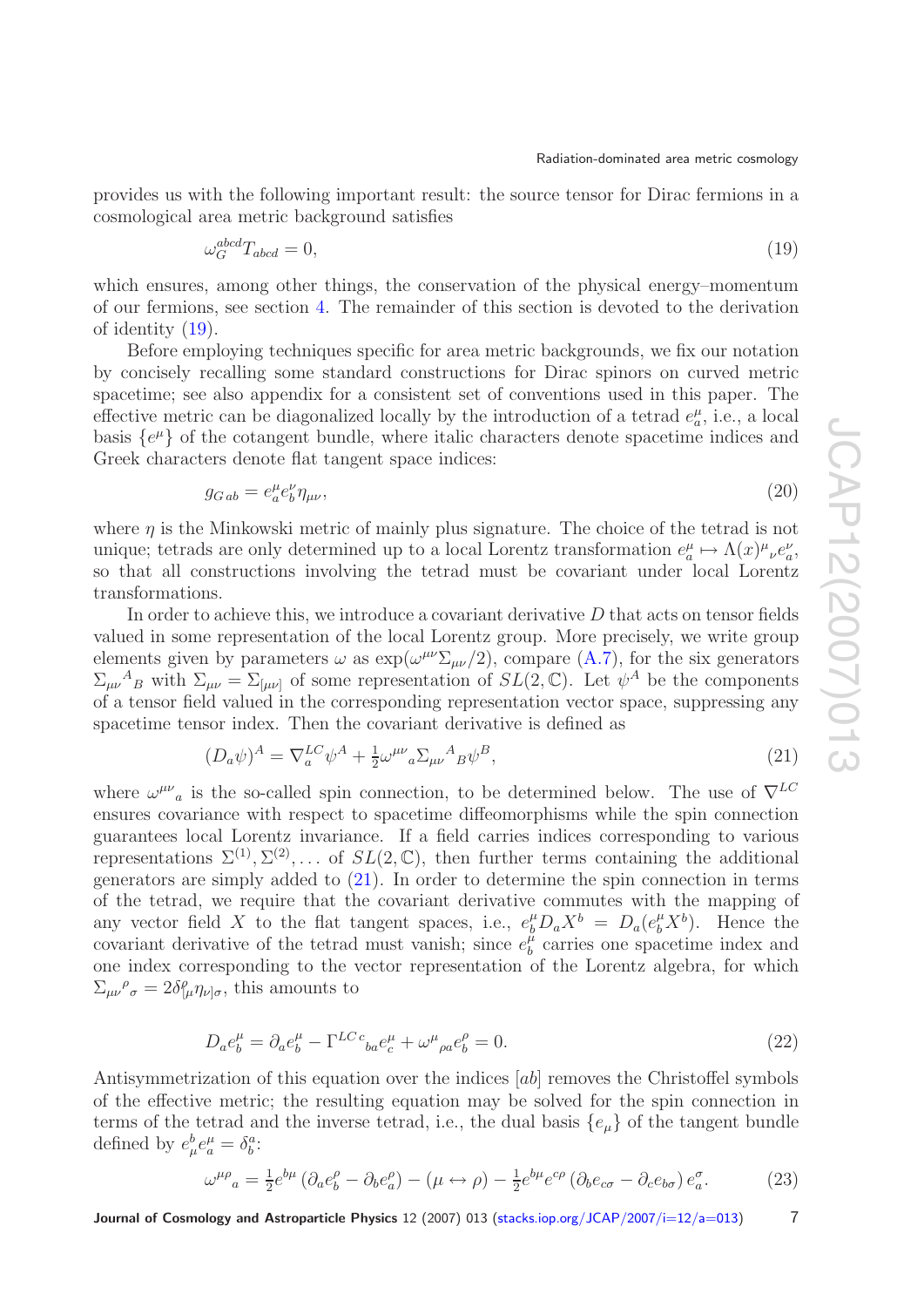Note that flat indices are consistently raised and lowered with  $\eta$ , and spacetime indices with the effective metric  $g_G$ . Also note that  $\omega^{\mu\rho}{}_{a} = -\omega^{\rho\mu}{}_{a}$ . Using the result for the spin connection and solving for the Christoffel symbols then shows consistency with their usual definition via the partial derivatives of the effective metric. To obtain the expression in terms of the tetrad, one simply replaces  $g_G$  using  $(20)$ . Local Lorentz transformations  $e_a^{\mu} \mapsto \Lambda(x)^{\mu}{}_{\nu}e_a^{\nu}$  hence do not change  $\Gamma^{LC}$ , but the spin connection transforms as a connection should:

$$
\omega^{\mu\nu}{}_{a} \mapsto \Lambda^{\mu}{}_{\rho} \Lambda^{\nu}{}_{\sigma} \omega^{\rho\sigma}{}_{a} + \Lambda^{[\mu|\lambda|} \partial_{a} \Lambda^{\nu]}{}_{\lambda}.\tag{24}
$$

Now consider fields valued in the Dirac-spinor representation of the Lorentz algebra, whose generators are given by  $\Sigma_{\mu\nu} = [\Gamma_{\mu}, \Gamma_{\nu}]/4$ , with the algebra relations given in [\(A.6\)](#page-18-1) and the Dirac gamma matrices  $\Gamma^{\mu}$  which form the Clifford algebra [\(A.4\)](#page-18-2). For notational clarity, we will mostly suppress the spinor representation indices  $A, B, \ldots$ . It is convenient to define the spacetime Dirac matrices  $\gamma^a = e^a_\mu \Gamma^\mu$  in terms of the tetrad and the flat spacetime Dirac matrices. Their Clifford algebra immediately implies

$$
\{\gamma^a, \gamma^b\} = 2g_G^{ab}\mathbb{I}_4. \tag{25}
$$

Some calculation shows that the covariant derivative of the spacetime Dirac matrices vanishes:

$$
D_a(\gamma^b)^A{}_B = e^b_\nu \Big(\omega^\nu{}_{\rho a} (\Gamma^\rho)^A{}_B + \frac{1}{2} \omega^{\rho \sigma}{}_a (\Sigma_{\rho \sigma})^A{}_C (\Gamma^\nu)^C{}_B - \frac{1}{2} \omega^{\rho \sigma}{}_a (\Sigma_{\rho \sigma})^C{}_B (\Gamma^\nu)^A{}_C \Big) = 0. \tag{26}
$$

Moreover, the expression  $\gamma^a D_a \psi$  has a very simple transformation property under local Lorentz transformations:

$$
\gamma^a D_a \psi \mapsto \Lambda_{1/2} \gamma^a D_a \psi,\tag{27}
$$

where  $\Lambda_{1/2}$  is the spinor representation of the local Lorentz group as defined in  $(A.7)$ . Showing this requires the use of [\(A.8\)](#page-18-3) and the identity  $\partial_a \Lambda^\mu{}_\nu = \Lambda^{\mu\rho} \partial_a \omega_{\rho\nu}$  which follows from the form of the Lorentz generators in the vector representation. Nothing of the above is new.

After these preliminaries, however, we are in the position to write down the action for a massive Dirac spinor on an area metric manifold, both invariant under spacetime diffeomorphisms and local Lorentz transformations of the tetrad chosen to represent the effective metric:

$$
S_{\psi} = \int_{M} \omega_G \left( \frac{\mathrm{i}}{2} \bar{\psi} \gamma^a D_a \psi - \frac{\mathrm{i}}{2} D_a \bar{\psi} \gamma^a \psi - \mathrm{i} m \bar{\psi} \psi \right), \tag{28}
$$

<span id="page-7-1"></span>where the conjugate spinor is  $\bar{\psi} = \psi^{\dagger} \Gamma^{0}$ . Note that the action is real, compare [\(A.10\)](#page-18-4). Variation of this action with respect to  $\bar{\psi}$  yields the Dirac equation of motion

<span id="page-7-0"></span>
$$
\left(\gamma^a D_a + \frac{1}{12}\gamma^a X_a - m\right)\psi = 0. \tag{29}
$$

The term involving the non-metricity tensor  $X$  arises from an integration by parts. Using relation [\(A.5\)](#page-18-5), it can be checked that the equation arising from variation with respect to  $\psi$ is the Hermitian conjugate of the equation above, multiplied by  $\Gamma^0$ , and hence consistent. Note that this would not have been the case, had we not chosen the action symmetric in  $\psi$  and  $\psi$ .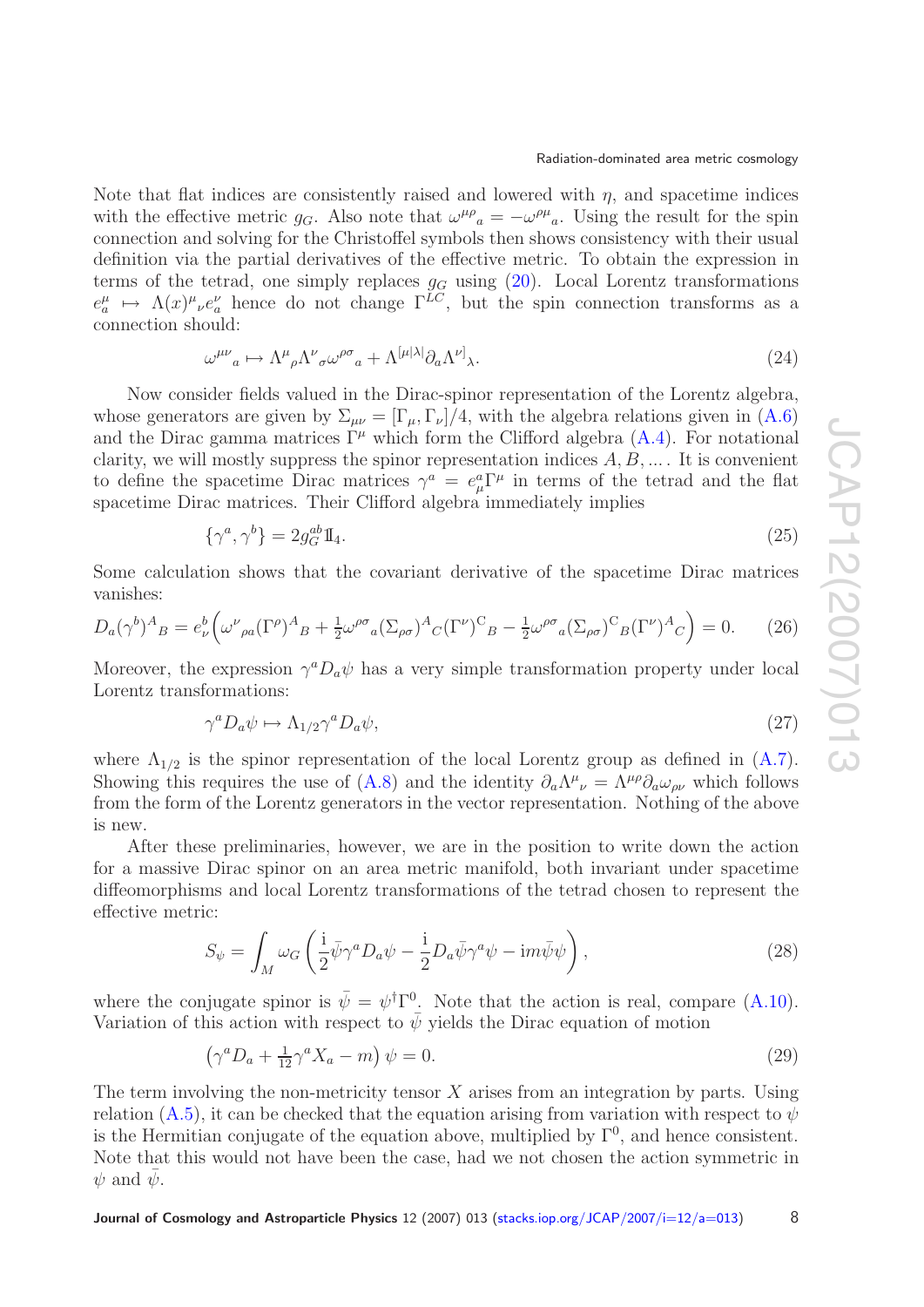The action for the massive Dirac spinor depends on the area metric directly through the volume form, and more implicitly through the tetrad that represents the effective metric and appears both in the spacetime  $\gamma$ -matrices and in the spin connection in the covariant derivative D. To obtain the source tensor, i.e., the variation of the action with respect to the area metric, we first need to derive the variation with respect to the tetrad. It is not difficult to find that

$$
\delta_e S_\psi = \int_M \omega_G \,\delta e^a_\mu \frac{i}{2} \left( \bar{\psi} \Gamma^\mu D_a \psi - D_a \bar{\psi} \Gamma^\mu \psi \right) + \int_M \omega_G \,\delta \omega^{\rho \sigma}{}_a \frac{i}{4} e^{a\mu} \bar{\psi} \Gamma_{[\mu} \Gamma_\rho \Gamma_{\sigma]} \psi. \tag{30}
$$

The second integral can be shown to vanish by substituting expression [\(23\)](#page-6-3) for the spin connection, and using the symmetries. The variation of the action with respect to the effective metric can be written as

$$
\frac{\delta S_{\psi}}{\delta g_{G}^{ab}} = \frac{1}{2} \frac{\delta S_{\psi}}{\delta e_{\mu}^{(a}} e_{b)\mu}.
$$
\n(31)

Hence the total variation of the action with respect to the area metric background is

$$
\delta S_{\psi} = \int_{M} \omega_G \left( \delta G^{abcd} V_{Gabcd}^{\psi} + \delta g_G^{ab} V_{g_G ab}^{\psi} \right), \tag{32}
$$

where the quantities

$$
V_{Gabcd}^{\psi} = -\frac{\mathrm{i}}{24} G_{abcd} \left( \frac{1}{2} \bar{\psi} \gamma^p D_\mathrm{p} \psi - \frac{1}{2} D_\mathrm{p} \bar{\psi} \gamma^p \psi - m \bar{\psi} \psi \right),\tag{33a}
$$

$$
V_{g_G ab}^{\psi} = \frac{\mathrm{i}}{4} \left( \bar{\psi} \gamma_{(a} D_{b)} \psi - D_{(a} \bar{\psi} \gamma_{b)} \psi \right) \tag{33b}
$$

have been defined for convenience; the remaining calculation of the variational equations now proceeds precisely as in [\[2\]](#page-19-3): compare equations  $(B.14)$ – $(B.17)$  there, for the case of general area metric backgrounds.

In this paper we are interested in applications to cosmology, so that we choose to display only the almost metric case in more detail. Then the variations  $K_{\psi}^{\text{C}}$  and  $K_{\psi}^{\phi}$  of the fermion action with respect to the irreducible components C and  $\phi$  of the inverse area metric have the same form as equations  $(C.1)$  and  $(C.3)$  of  $[2]$ . We may thus deduce the fermion source tensor from the relations

$$
K^{\phi}_{\psi} = \omega_g^{ijkl} T^{\psi}_{ijkl}, \qquad K^{\text{C}}_{\psi \text{abcd}} = T^{\psi}_{abcd} + \frac{1}{12} \phi K^{\phi}_{\psi} g_{a[c} g_{d]b} + \frac{1}{24} K^{\phi}_{\psi} \omega_{g \text{abcd}}, \qquad (34)
$$

<span id="page-8-0"></span>and obtain

$$
T_{abcd}^{\psi} = V_{Gabcd}^{\psi} + \frac{1}{2} V_{g[a[c}^{\psi} g_{d]b]} - \frac{1}{12} V_g^{\psi} g_{a[c} g_{d]b}.
$$
\n(35)

Using the Dirac equation [\(29\)](#page-7-0) allows a number of on-shell simplifications. One finds vanishing trace  $V_g^{\psi} = 0$  and  $V_{Gabcd}^{\psi} = 0$ . The latter result is not surprising; as is the case for metric backgrounds, the Dirac Lagrangian also vanishes on-shell in area metric geometry. Note that all terms in the on-shell fermion source tensor contain at least one metric factor, so that the following relation holds:

<span id="page-8-1"></span>
$$
\omega_g^{abcd} T_{abcd}^{\psi} = 0. \tag{36}
$$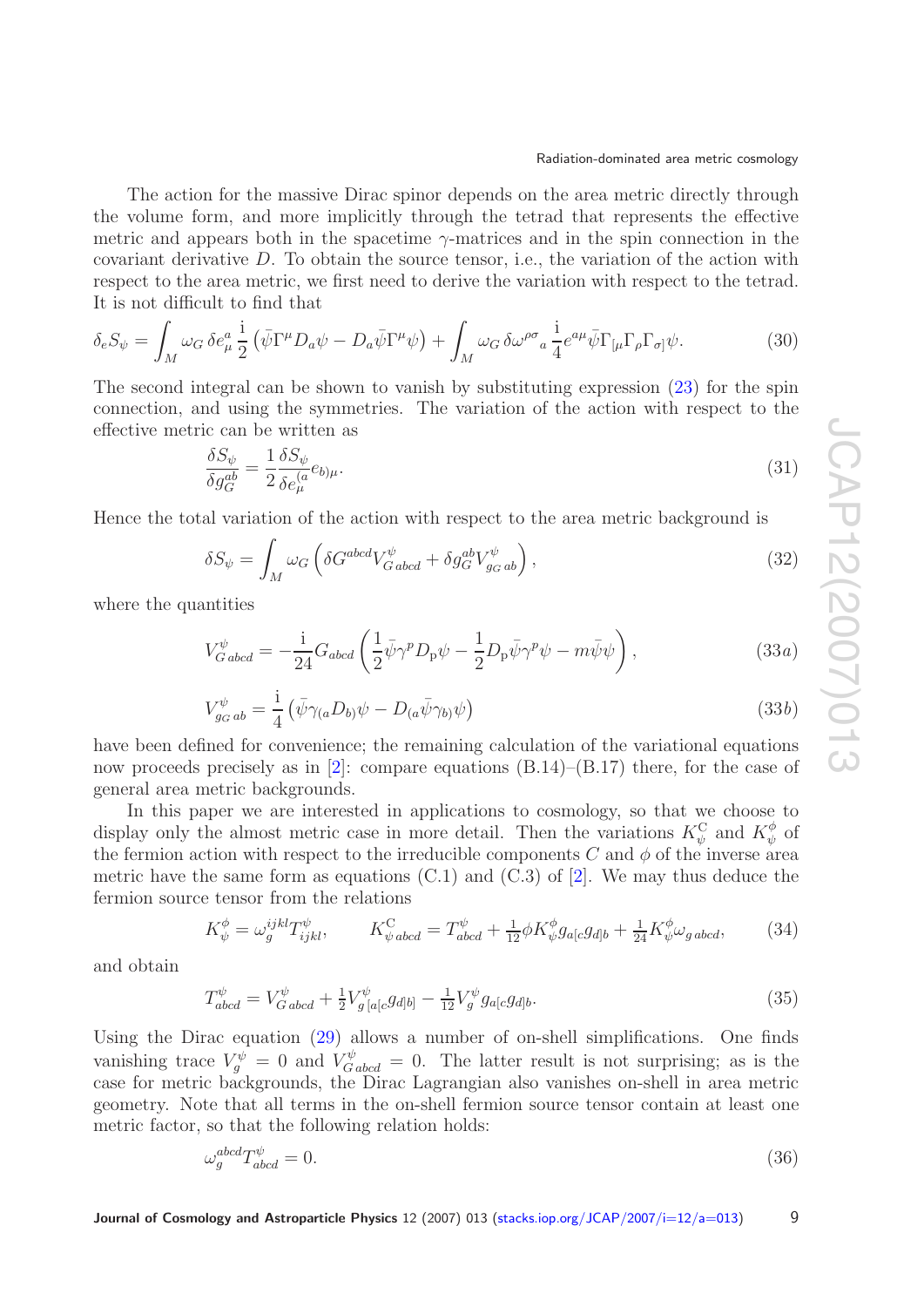So we have proven [\(19\)](#page-6-0) for a cosmological background, a result that will be crucial for the identification of fermionic radiation in cosmology.

Finally, one can check the consistency of the coupling of fermions to the area metric background by demonstrating that the fermion equation of motion [\(29\)](#page-7-0) implies conservation of the source tensor, as in [\(11\)](#page-4-1). If this were not the case, the conservation equation would become a constraint equation for the fermion field, and remove essential degrees of freedom. The calculation is performed for the simple case of almost metric manifolds, with source tensor [\(35\)](#page-8-0), which underlies our cosmological conclusions in this paper, and requires a number of spinor identities. The commutator of covariant derivatives acting on the spinor field, for example, is proportional to the Riemann curvature, i.e.,  $[D_a, D_b] \psi = 1/2 R^{\mu\nu}{}_{ab} \Sigma_{\mu\nu} \psi$ . Writing  $\mathcal{D} = \gamma^a D_a$ , this in turn implies  $D^a D_a \psi = D^2 \psi - 1/2 R^{\mu\nu\rho\sigma} \Sigma_{\mu\nu} \Sigma_{\rho\sigma} \psi$ . Similar identities hold for the conjugate spinor  $\bar{\psi}$ , and allow the conversion of all derivatives in the conservation equation into simpler expressions by means of the Dirac equation of motion. After some algebra one thus finds a remaining expression of the form  $e_{i\nu}R^{\rho\sigma\mu\nu}\bar{\psi}\{\Gamma_{\mu},\Sigma_{\rho\sigma}\}\psi$ . Now the anticommutator gives totally antisymmetric indices,  $\{\Gamma_{\mu}, \Sigma_{\rho\sigma}\} = \Gamma_{\mu} \Gamma_{\rho} \Gamma_{\sigma}$ , so that the expression vanishes because of the symmetries of the metric Riemann tensor. Hence the fermion equation of motion indeed implies source conservation, which renders the fermion coupling to the area metric background consistent.

The appearance of more than one geometric structure in the action of matter fields coupled to area metric backgrounds, cf. the action for gauge fields [\(16\)](#page-5-1) and fermions [\(28\)](#page-7-1), prompts the fair question of whether the motion of the corresponding matter can be in accordance with various versions of the equivalence principle (although all those structures directly derive from the area metric and only the area metric). A thorough investigation of this question is subtle and somewhat beyond the scope of the present paper. We hence content ourselves here with the following brief remarks. Already superficial counting of the algebraic degrees of freedom of an area metric shows that the Einstein equivalence principle, which asserts the full equivalence of all freely falling, non-rotating laboratories in the sense that all local physics (except gravity) inside these is described by special relativity, cannot generally hold in four dimensions. In contrast, the minimal coupling prescription for matter in standard general relativity implements this version of the equivalence principle: all matter sees the same metric. Indeed, a general linear transformation in four dimensions is determined by 16 real numbers, which suffices to bring the 10 degrees of freedom of a metric locally to its Minkowski normal form, but it cannot generally achieve the same for the 21 degrees of freedom of an area metric. This could potentially be a problem, since in recent years various aspects of the Einstein equivalence principle have been tested experimentally, such as the constancy of constants, local Lorentz invariance, the universality of free fall, and the universality of gravitational redshift. For a detailed definition of the various versions of the equivalence principle and a thorough discussion of these tests, see [\[25\]](#page-19-14). General consistency of area metric gravity with tests of the Einstein equivalence principle, if given at all, is certainly not obvious and deserves further investigation. However, reassuring partial results on the validity of the weak equivalence principle, which asserts the equivalence of gravitational and inertial mass (or energy for light) and is supported extremely well experimentally [\[26\]](#page-19-15), can be derived. It can be shown from first principles that light rays in an area metric background are described by null geodesics with respect to a Finslerian norm [\[27\]](#page-19-16) (which is given in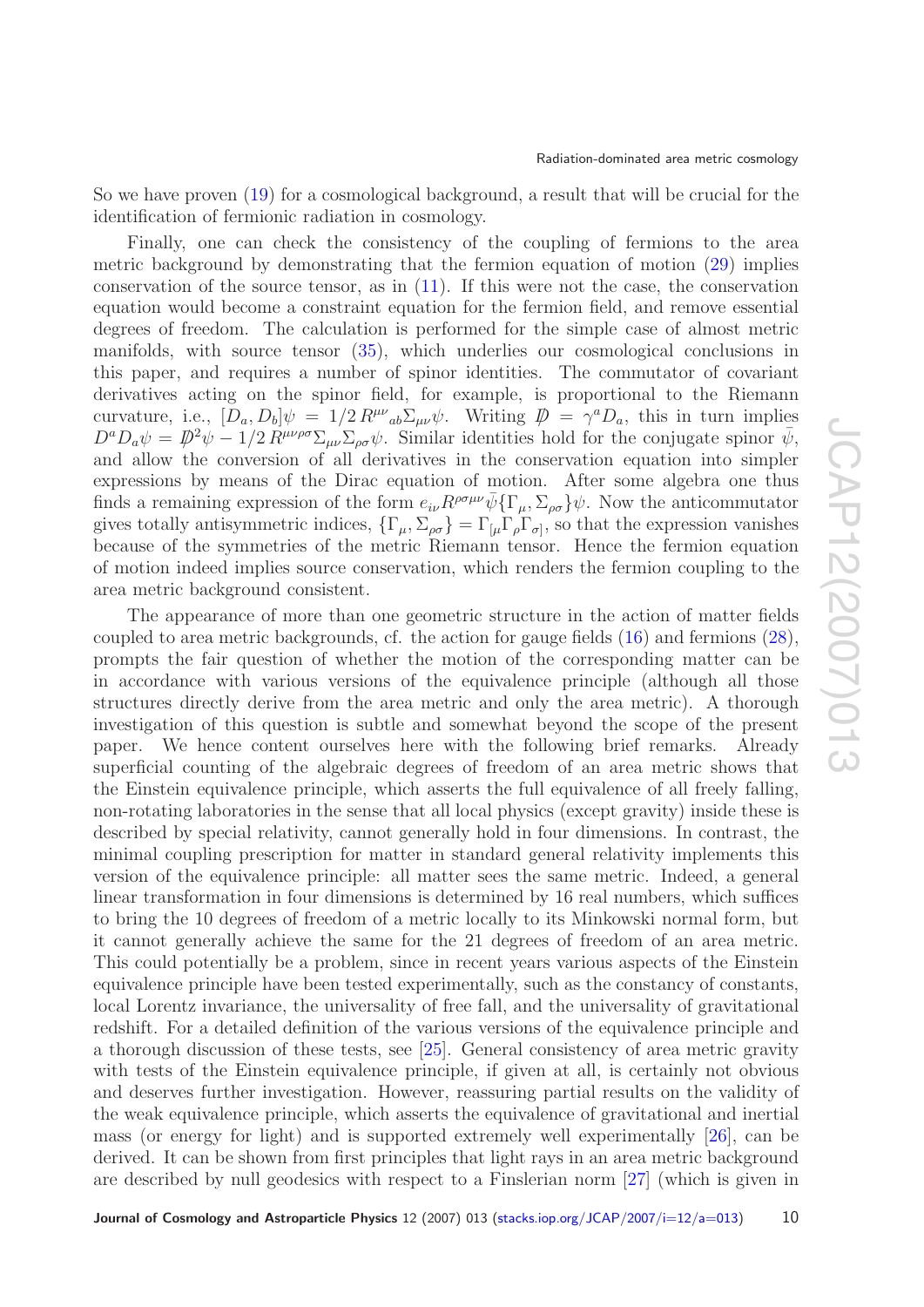terms of the Fresnel tensor) independent of their energy, and that string fluids admitting a particle fluid limit effectively move along non-null geodesics with respect to the same Finslerian norm [\[28\]](#page-19-17), independent of their mass density.

#### <span id="page-10-0"></span>**4. Physical momentum of matter fields**

In this section, we identify the physical momentum of Dirac fermions and gauge fields on an area metric background, using the insights afforded above. The diffeomorphism invariance of the gravitational action [\(10\)](#page-4-0) directly implies an area metric Bianchi identity, and the conservation equation  $(11)$  of the rank 4 source tensor  $(12)$ . The natural question arises of how the fourth-rank source tensor  $T_{abcd}$  is related to the energy–momentum of matter. To this end, define the second-rank tensor

<span id="page-10-1"></span>
$$
T_{\rm eff}{}^{a}{}_{b} = 4G^{pqra}T_{pqrb} \tag{37}
$$

from the source tensor. For the case of immediate interest to this paper, namely for almost metric spacetimes describing area metric cosmology, the interpretation of  $T_{\text{eff}}$  as the physical energy–momentum is easily proven to be correct, as follows.

Using the effective metric, the source tensor may be decomposed into a Weyl part  $T_{abcd}^W$ , a Ricci part  $T_{ab} = g^{mn}T_{manb}$ , a scalar part  $T = g^{mn}g^{rs}T_{mrms}$  and, because of the generic non-cyclicity of the source tensor, a totally antisymmetric contribution  $\overline{T} = \omega_g^{pqrs} T_{pqrs}$ , such that

$$
T_{abcd} = T_{abcd}^{\text{W}} + 2T_{[a[c}g_{d]b]} - \frac{1}{3}Tg_{a[c}g_{d]b} - \frac{1}{24}\bar{T}\omega_{gabcd}.
$$
\n(38)

The tensor  $T^W$  has the symmetries of the Weyl tensor, so that it is trace-free with respect to the effective metric  $g$ . Expression  $(37)$  now simplifies to

<span id="page-10-2"></span>
$$
T_{\text{eff}}{}^{a}{}_{b} = 8T^{a}{}_{b} + \phi \delta^{a}_{b}\bar{T}.\tag{39}
$$

In the following we will identify this tensor as the physical matter energy–momentum tensor as it appears from the gravitational equations of motion in the almost metric case. These follow from the action  $(10)$ , compare  $[2]$ , as

$$
R_{ab} - \frac{1}{2} R g_{ab} - \tilde{\phi}^{-1} \left( \nabla_a \partial_b \tilde{\phi} - g_{ab} \Box \tilde{\phi} \right) = \kappa \left( 4T_{ab} + \frac{1}{2} \phi g_{ab} \bar{T} \right),\tag{40a}
$$

$$
-\tilde{\phi}(1-\tilde{\phi}^2)^{1/2}R = \kappa \bar{T},\tag{40b}
$$

$$
0 = \kappa T_{abcd}^{\mathcal{W}},\tag{40c}
$$

where we have defined  $\tilde{\phi} = (1+\phi^2)^{-1/2}$ . (Note that the sign of  $\phi$  is lost in this redefinition, so that we have to restrict to positive  $\phi$ , or  $0 \le \tilde{\phi} \le 1$ . There is another branch of negative φ for which one can replace  $\phi \mapsto -\tilde{\phi}$  also in the equations, so that  $-1 \leq \tilde{\phi} \leq 0$ .) The above equations tell us that the Weyl part  $T^W$  of the matter source tensor has to vanish for consistent coupling to almost metric backgrounds. This simply shows that there is matter whose backreaction requires more generic area metrics than those of almost metric form. We also see that the tensor [\(39\)](#page-10-2) indeed appears as a multiple of the matter side of the first, Einstein type, field equation. Hence our identification of  $T_{\text{eff}}$  as the effective matter energy–momentum is validated. However, we still have to explain why the factor  $+4$  in our definition [\(37\)](#page-10-1) must be chosen. But first note that this fixes the value of the constant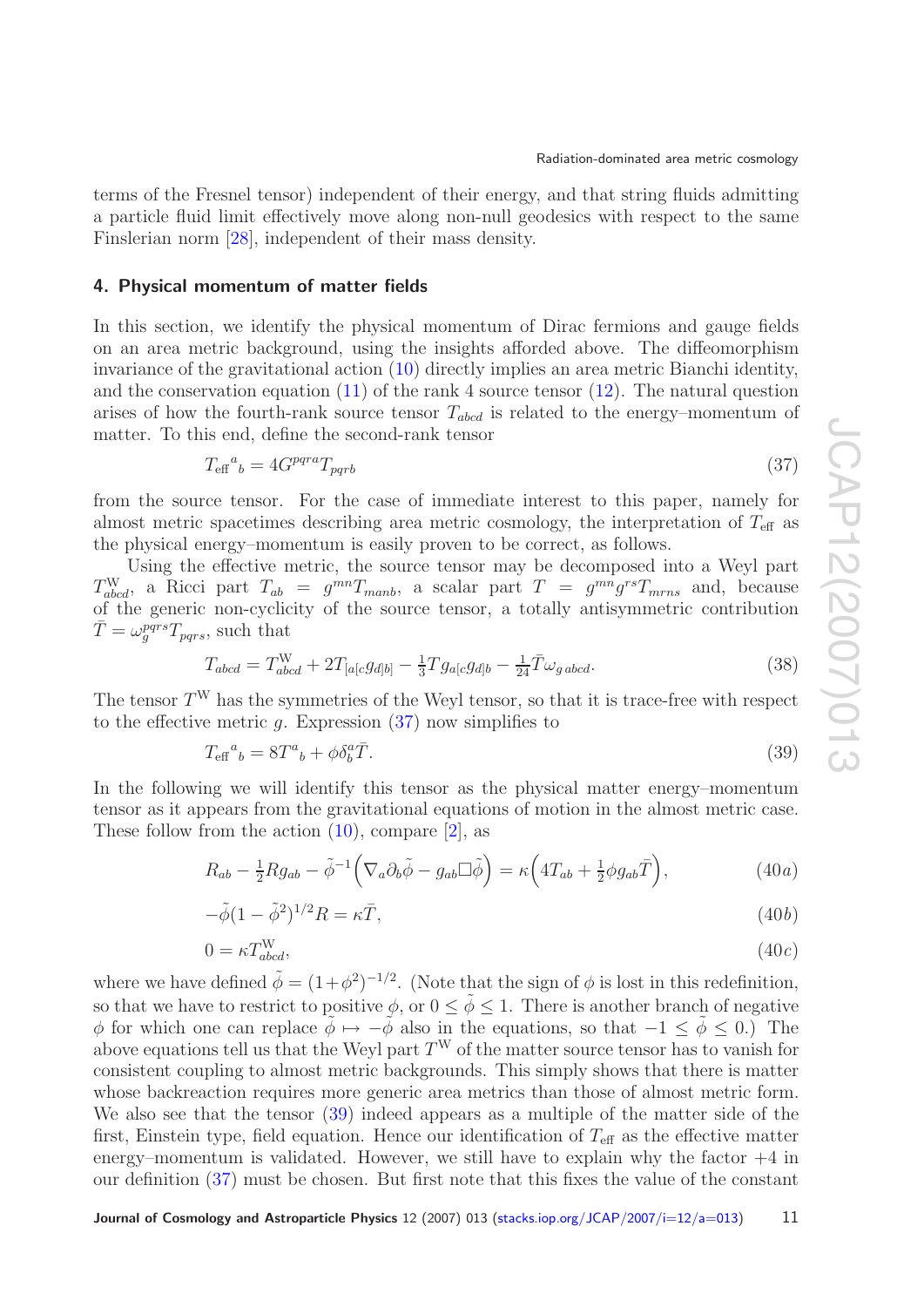$\kappa$  in the equations. The matter side of the first equation can now be written as  $\kappa/2 T_{\text{eff }ab}$ , so that one needs  $\kappa = 16\pi G_N$ , with Newton's constant  $G_N$ , to obtain the correct Einstein limit.

The normalization of  $T_{\text{eff}}$  is quickly calculated by considering the purely metric induced case, which is the limit of the almost metric case for  $\phi \to 0$ : consider the usual definition of energy–momentum by variation of the matter action  $S_m$ ,

<span id="page-11-0"></span>
$$
T^{a}{}_{b} = 2|\det g|^{-1/2}\frac{\delta S_{\rm m}}{\delta g_{ac}}g_{cb} = 2|\det g|^{-1/2}\frac{\delta S_{\rm m}}{\delta C_{g^{-1}}^{pqrs}}\frac{\delta C_{g^{-1}}^{pqrs}}{\delta g_{ac}}g_{cb},\tag{41}
$$

where we assume that the matter action is one that can be generalized to an area metric background and reduces to a metric action for  $G_{abcd} = C_{gabcd} = 2g_{a[c}g_{d]b}$ , so that the second equality is justified. Now rewrite the expression

$$
\frac{\delta C_{g^{-1}}^{pqrs}}{\delta g_{ac}}g_{cb} = -2C_{g^{-1}}^{pq[r|a}\delta_b^{s]}.
$$
\n(42)

Using the definition [\(12\)](#page-4-2) of the source tensor and the determinant identity  $|\text{Det } C_q|$  =  $|\text{det } g|^3$ , it follows that the energy–momentum tensor in equation [\(41\)](#page-11-0) precisely coincides with the effective energy–momentum tensor  $(37)$ . This confirms the normalization by the factor  $+4$ .

A simple conservation law for the effective energy–momentum density, denoted by a tilde,

$$
\tilde{T}_{\text{eff}}^{a}{}_{b} = 4|\text{Det } G|^{1/6} G^{pqra} T_{pqrb},\tag{43}
$$

follows from the source tensor conservation equation  $(11)$ . It is not difficult to see that the term  $X_p$ , which arose from an integration by parts, can be removed by densitizing the equation; we may hence write

$$
\partial_{\mathbf{p}} \tilde{T}_{\text{eff}}{}^p{}_i + |\text{Det } G|^{1/6} T_{abcd} \partial_i G^{abcd} = 0. \tag{44}
$$

<span id="page-11-2"></span>Note that the conservation of effective energy–momentum density depends on whether or not the second term in the equation vanishes. In the almost metric case, this term simplifies; then

$$
\partial_{\mathbf{p}} \tilde{T}_{\text{eff}}{}^{p}{}_{i} + \sqrt{-g} \frac{\partial_{i} \phi}{\sqrt{1 + \phi^{2}}} \omega_{g}^{abcd} T_{abcd} = 0. \tag{45}
$$

Since  $d\phi$  is generically non-zero, the effective energy–momentum density is only conserved if the matter source has no totally antisymmetric component, i.e., if  $\tilde{T} = \omega_g^{abcd} T_{abcd} = 0$ . As we will show below, this is the case for an early universe filled with fermionic and bosonic radiation.

The most relevant insight for our further developments in this article is that the physical momentum of the matter fields is given by

<span id="page-11-1"></span>
$$
j^p = T_{\text{eff}}{}^p{}_0,\tag{46}
$$

choosing a  $g_G$ -orthonormal frame  $\{e_0, e_\alpha\}$  for an observer with 4-velocity  $e_0 = u$ . Note that for the identification of radiation fields, whose physical momentum  $j$  is Fresnel-null, the normalization of the observer's velocity  $u$  is irrelevant.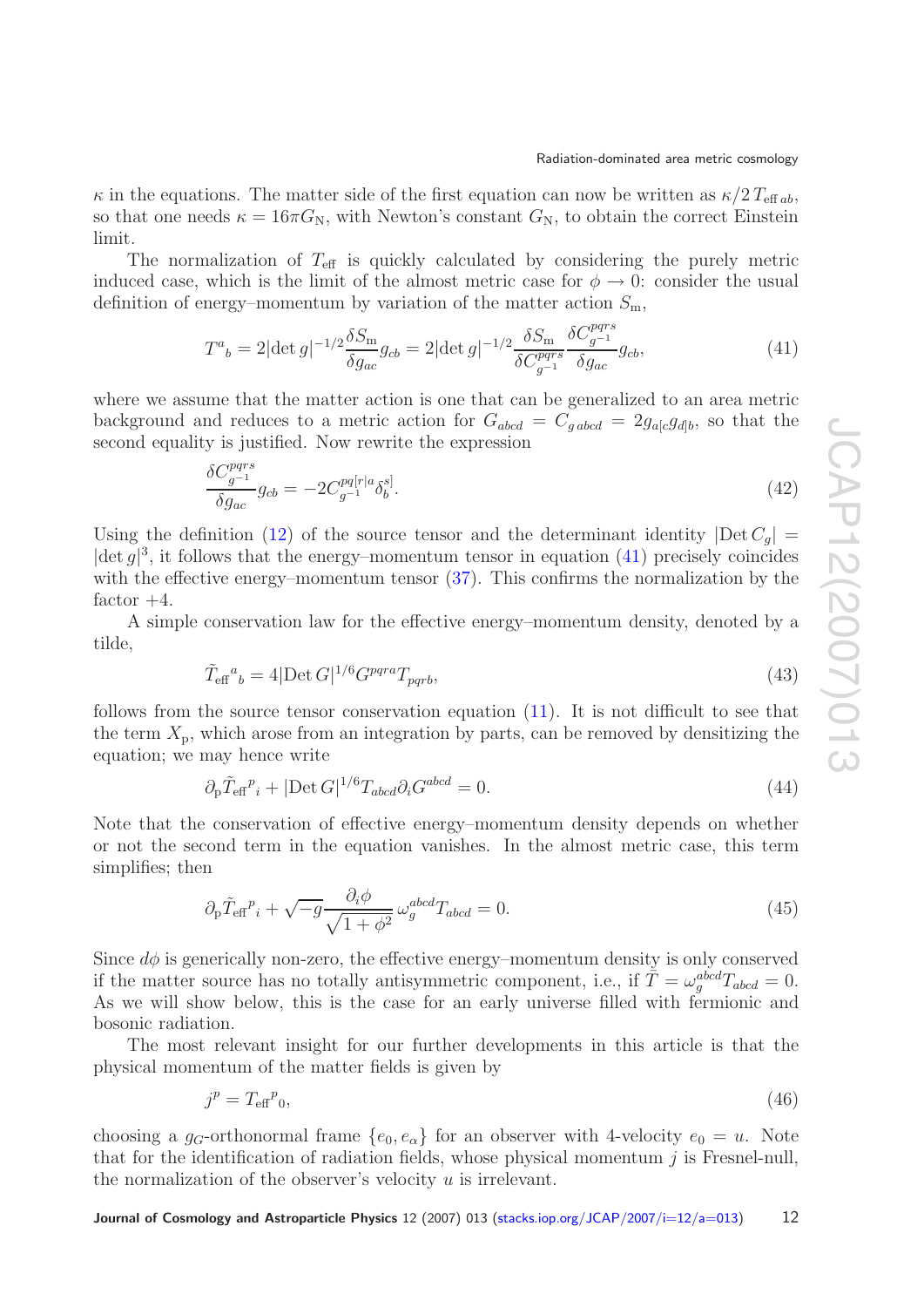Before continuing this discussion, we remark that  $T_{\text{eff}}$  also seems to be meaningful as the physical energy–momentum of fields on general area metric backgrounds, not only the almost metric ones which are of direct relevance for our application to cosmology. An explicit calculation on general area metric manifolds demonstrates this for electrodynamics [\(16\)](#page-5-1): we will show the equality of  $-\tilde{T}_{\text{eff}}{}^0{}_0$  to the Hamiltonian energy density of the abelian gauge field A. The calculation of the effective energy–momentum tensor from the source tensor [\(17\)](#page-5-2) yields

$$
\tilde{T}_{\text{eff}}{}^{0}{}_{0} = |\text{Det } G|^{1/6} \left( \frac{1}{2} G^{0/60} F_{0/6} F_{0/6} - \frac{1}{8} G^{\alpha\beta\gamma\delta} F_{\alpha\beta} F_{\gamma\delta} \right),\tag{47}
$$

denoting spatial indices by Greek letters. The Hamiltonian density on the other hand is most easily obtained from the Lagrangian density  $\mathcal{L}_A$  in the temporal gauge  $A_0 = 0$ , in which it becomes

$$
\mathcal{L}_A = -\frac{1}{8} |\text{Det } G|^{1/6} \left( G^{\alpha \beta \gamma \delta} F_{\alpha \beta} F_{\gamma \delta} + 4 G^{0 \beta \gamma \delta} \dot{A}_{\beta} F_{\gamma \delta} + 4 G^{0 \beta 0 \delta} \dot{A}_{\beta} \dot{A}_{\delta} \right). \tag{48}
$$

The momentum conjugate to  $A_{\beta}$  is defined as  $\Pi^{\beta} = \partial \mathcal{L}_A/\partial \dot{A}_{\beta}$  and the Hamiltonian density is  $\mathcal{H} = \Pi^{\beta} \dot{A}_{\beta} - \mathcal{L}_{A}$ . One thus finds precise agreement,  $\mathcal{H} = -\tilde{T}_{\text{eff}}{}^{0}$ .

#### <span id="page-12-0"></span>**5. More on null geometry**

Equipped with the physical momentum density for matter fields coupled to an area metric background, we would like to identify radiative solutions by null momentum. Recall from section [2](#page-2-0) that null covectors are defined via the Fresnel tensor  $\mathcal{G}^{ijkl}$ , see [\(5\)](#page-3-1), associated with the area metric. These Fresnel-null covectors have immediate physical significance as the directions of light fronts. For the identification of bosonic and fermionic radiation fields in the next section, however, we need to have at our disposal also a dual  $\mathcal{G}_{ijkl}$  of the Fresnel tensor, in order to define radiation fields via null physical momentum vectors in the next section.

The basic idea leading to the construction of the dual Fresnel tensor may be borrowed directly from classical string theory; we know that the endpoints of open strings on metric manifolds follow null curves. We now carry this result over to open strings on area metric manifolds: consider an open string worldsheet  $x(\tau,\sigma)$  with local tangent area  $\Omega = \dot{x} \wedge x'$ that solves the stationarity condition [\[20\]](#page-19-10)

$$
[dG^{\mathcal{C}}(\Omega,\cdot)](\Omega,\cdot) = 0,\tag{49}
$$

where  $G^C$  denotes the cyclic part of the area metric, so that this worldsheet becomes a minimal surface on  $(M, G)$ . We parametrize the worldsheet so that one of its boundaries lies at  $\sigma = 0$  and impose von Neumann boundary conditions  $x'(\tau, 0) = 0$ . Since we are interested in the motion of the boundary curve, we Taylor-expand around  $\sigma = 0$ , which gives

$$
x(\tau,\sigma) = y_0(\tau) + \frac{1}{2}\sigma^2 y_2(\tau) + \mathcal{O}(\sigma^3),\tag{50}
$$

where we write  $y_i(\tau)$  for the *i*th derivative  $(\partial_{\sigma})^i x(\tau,0)$ . We substitute the expansion into the stationarity condition. To lowest order  $\mathcal{O}(\sigma^0)$  this yields a single contribution, coming from the second derivative  $x''$ , which has to vanish on its own:

$$
G_{abcd}^C(y_0)\dot{y}_0^a\dot{y}_0^c y_2^d = 0.
$$
\n(51)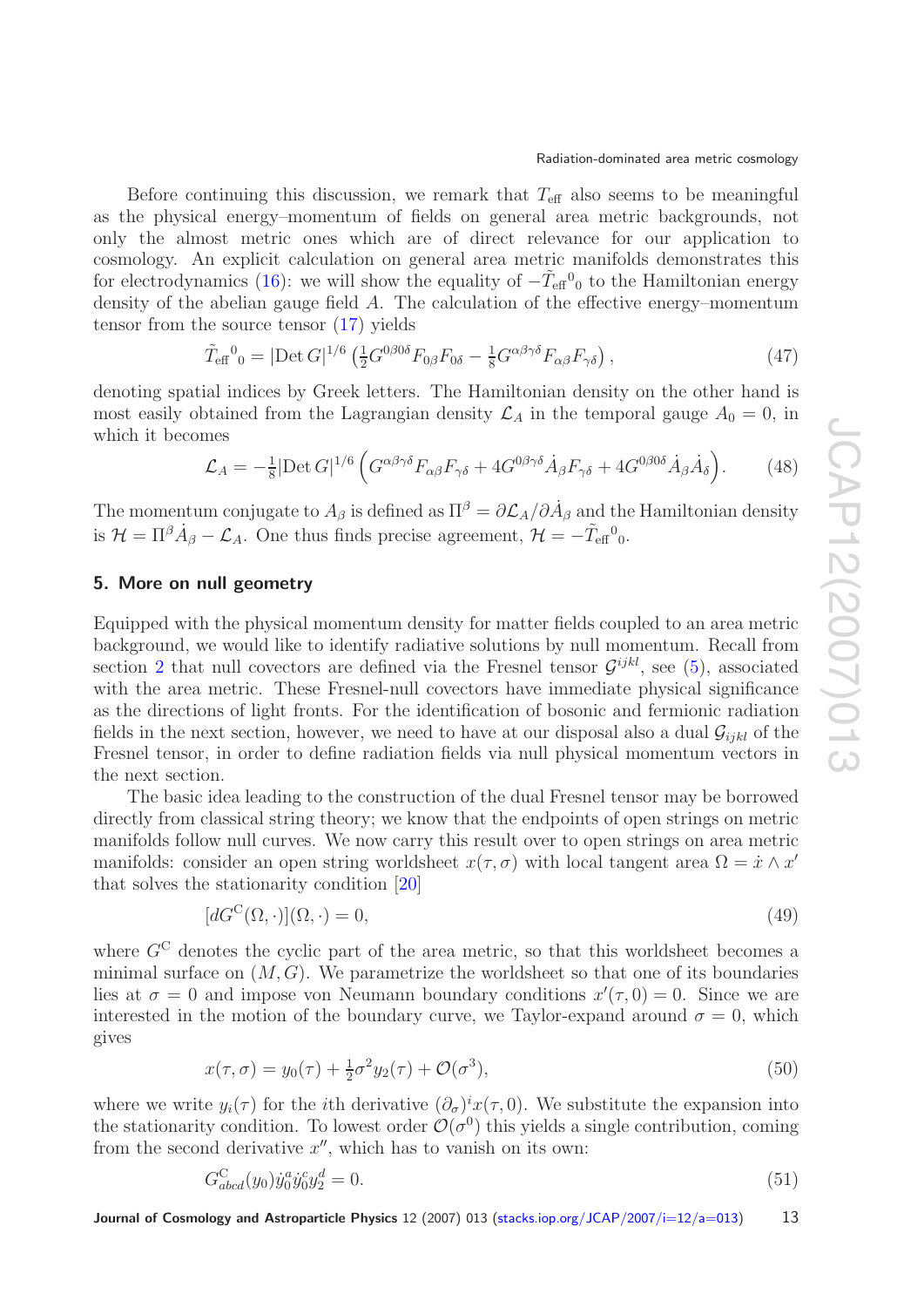Choosing a basis  $\{e_{\hat{0}}, e_{\hat{\alpha}}\}$  of the local tangent spaces so that  $e_{\hat{0}} = \dot{y}_0$ , and using the symmetries of  $G^C$ , this equation becomes  $G^C_{\hat{0}\hat{\beta}\hat{0}\hat{\delta}}y_2^{\hat{\delta}} = 0$ . Since  $y_2 \neq 0$  generically, the only way to satisfy this condition is to require the vanishing of the determinant of  $G_{\hat{0}\hat{\beta}\hat{0}\hat{\delta}}^{\circ}$ , i.e.,  $\omega^{\hat{0}\hat{\alpha}\hat{\beta}\hat{\gamma}}\omega^{\hat{0}\hat{\kappa}\hat{\lambda}\hat{\mu}}G_{\hat{0}\hat{\beta}\hat{0}\hat{\lambda}}^{\text{C}}G_{\hat{0}\hat{\gamma}\hat{0}\hat{\mu}}^{\text{C}}=0.$  Writing  $X=\dot{y}_0$  we can obtain this covariantly as

<span id="page-13-1"></span>
$$
\mathcal{G}_{abcd}X^a X^b X^c X^d = -\frac{1}{24} \omega_{G^C}^{ijkl} \omega_{G^C}^{mnpq} G^C_{ijm(a} G^C_{b|kn|c} G^C_{d)lpq} X^a X^b X^c X^d = 0, \quad (52)
$$

which defines the totally symmetric covariant dual Fresnel tensor. Note that our choice of the dual tensor  $\omega_{G}$  implies that the dual Fresnel tensor only depends on the algebraic curvature part  $G^C$  of the area metric. These results easily generalize to higher dimensions, which however will not be needed in the present paper.

We may thus call a vector  $X$  on an area metric manifold null if it is null with respect to the dual Fresnel tensor according to equation [\(52\)](#page-13-1). The same condition can be derived from the framework of pre-metric electrodynamics [\[21\]](#page-19-11)–[\[23\]](#page-19-18), similarly to how we did it in [\[2\]](#page-19-3), but starting from a geometric definition of light rays [\[29\]](#page-19-19). With the notion of null vectors on area metric manifolds at hand we finally turn to the discussion of radiation fields.

#### <span id="page-13-0"></span>**6. Radiation fields**

Collecting results from the previous three sections, we may now provide an invariant characterization for radiation fields. We start from the physical definition of a radiation field configuration as one for which the physical momentum [\(46\)](#page-11-1) is Fresnel-null everywhere,

$$
\mathcal{G}_{abcd}j^a j^b j^c j^d = 0. \tag{53}
$$

For our application to cosmology, we are only interested in homogeneous and isotropic area metric manifolds, which take the almost metric form [\(7\)](#page-3-0), as discussed above; then the expression for the dual Fresnel tensor [\(52\)](#page-13-1) becomes

$$
\mathcal{G}_{abcd} = \frac{g_{(ab}g_{cd)}}{1 + \phi^2},\tag{54}
$$

and the physical momentum conveniently simplifies to

$$
j^p = 8T^{cp}_{c0} + \omega_g^{ijkl} T_{ijkl} \phi \, \delta_0^p,\tag{55}
$$

compare [\(39\)](#page-10-2), where indices have been raised with the inverse metric  $q^{-1}$ , and where the macroscopic observer's frame defines the direction of time. We will now discuss the specific cases of electrodynamics and Dirac spinors in turn.

For area metric electrodynamics, the source tensor is given by [\(16\)](#page-5-1), with the trivial gauge group  $U(1)$ . The physical momentum thus becomes

$$
j^{p} = F^{cp}F_{c0} + \frac{1}{2}\phi \omega_{g}(F, F)\delta_{0}^{p} - \frac{1}{2}G^{-1}(F, F)\delta_{0}^{p},
$$
\n(56)

where by our conventions  $G^{-1}(F, F) = G^{abcd}F_{cd}F_{cd}/4$ , and similarly for the term with  $\omega_g$ . A rather lengthy calculation, using the intermediate definitions  $F_{0\beta} = E_{\beta}$  for electric and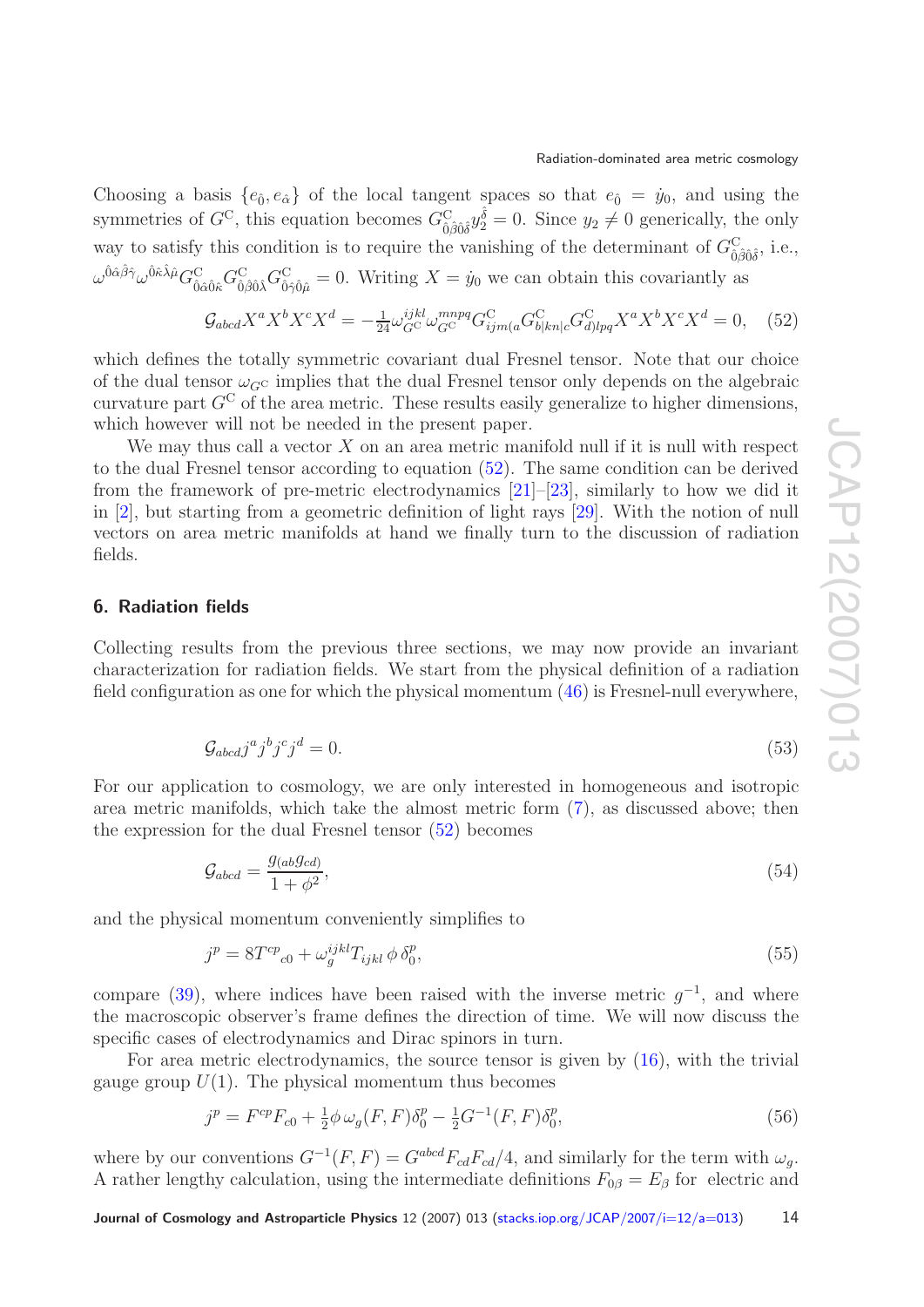$F_{\alpha\beta} = \omega_{g0\gamma\alpha\beta}B^{\gamma}$  for magnetic components of the field strength, now reveals that

$$
\mathcal{G}_{abcd}j^a j^b j^c j^d = \frac{4g_{00}}{1 + \phi^2} \left( C_{g^{-1}}(F, F)^2 + \omega_g(F, F)^2 \right),\tag{57}
$$

which must vanish for radiation. But since each of the field invariants in the bracket is positive, they must vanish separately. This in turn may be taken as an alternative definition of radiation as solutions of area metric electrodynamics characterized by vanishing field invariants  $C_{q^{-1}}(F,F) = 0$  and  $\omega_q(F,F) = 0$ . Finally, we conclude that for gauge field radiation, the totally antisymmetric contribution to the source tensor vanishes,

$$
\omega_G^{abcd}T_{abcd} = \frac{1}{2(1+\phi^2)}\,\omega_g(F,F) - \frac{\phi}{2(1+\phi^2)}C_{g^{-1}}(F,F) = 0.
$$
\n(58)

<span id="page-14-1"></span>For Dirac fermions we have the source tensor [\(35\)](#page-8-0). Using the on-shell simplifications this source tensor implies an effective energy–momentum tensor [\(39\)](#page-10-2) of the form

$$
T_{\text{eff}}^{\psi}{}_{b} = \frac{i}{2} g^{ap} \bar{\psi} \gamma_{(p} D_{b)} \psi - \frac{i}{2} g^{ap} D_{(p} \bar{\psi} \gamma_{b)} \psi.
$$
\n
$$
(59)
$$

Since  $T_{\text{eff}}^a{}_{a} = 4G^{abcd}T^{\psi}_{abcd}$ , it immediately follows, again on-shell, that

<span id="page-14-2"></span>
$$
G^{abcd}T^{\psi}_{abcd} = \frac{1}{4}m\bar{\psi}\psi.
$$
\n(60)

Collecting the results  $(18)$ ,  $(58)$  for gauge fields, and  $(60)$ ,  $(36)$  for fermions, we thus arrive at the conclusion that gauge field radiation and massless fermions on an almost metric background satisfy the conditions

<span id="page-14-3"></span>
$$
\omega_G^{abcd} T_{abcd} = 0 \quad \text{and} \quad G^{abcd} T_{abcd} = 0. \tag{61}
$$

In the following section, we will derive the equations of state for a radiative string fluid from the vanishing of these two invariants.

#### <span id="page-14-0"></span>**7. Radiation-dominated area metric cosmology**

Finally we turn to the effective string fluid that describes radiation fields in area metric cosmology, both gauge fields and ultrarelativistic fermions, which for all practical purposes may be treated as massless. Imposing the radiation conditions [\(61\)](#page-14-3) on the source tensor [\(14\)](#page-5-4) for a general string fluid we obtain the equations of state for the macroscopic variables  $\tilde{\rho}$ ,  $\tilde{p}$  and  $\tilde{q}$  that describe a radiation fluid:

<span id="page-14-4"></span>
$$
\tilde{q} = 0, \qquad \tilde{\rho} + \tilde{p} - 2\tilde{\rho}\tilde{\phi}^2 = 0. \tag{62}
$$

These very simple equations of state present the technical key result of this paper. Note here that the first relation  $\tilde{q} = 0$ , equivalent to  $\omega_G^{abcd}T_{abcd} = 0$ , also guarantees the conservation of the effective energy–momentum [\(37\)](#page-10-1), according to equation [\(45\)](#page-11-2).

We will now demonstrate that these relations for the macroscopic string fluid variables imply that an area metric cosmology filled with bosonic and fermionic radiation evolves precisely as Einstein cosmology filled with a perfect radiation fluid. As was shown in [\[2\]](#page-19-3), the equations of motion for area metric cosmology (determined by a homogeneous and isotropic FLRW metric g and scalar  $\phi$ ) filled with a general string fluid (with  $\tilde{\rho}$ ,  $\tilde{p}$  and  $\tilde{q}$ )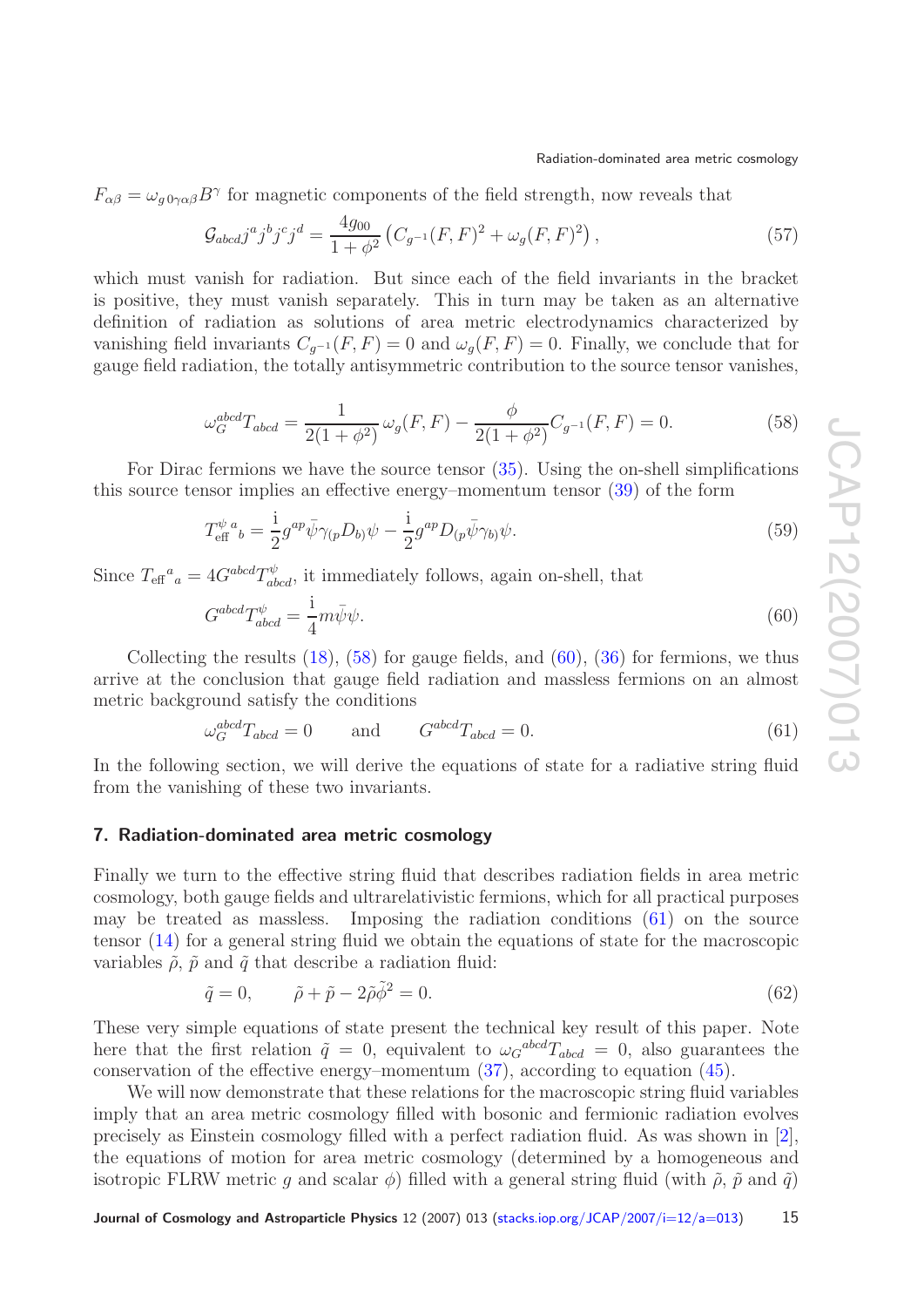are precisely equivalent to the equations for Einstein cosmology filled with a perfect fluid whose energy density  $\rho$  and pressure p both depend in a rather intricate manner on the more fundamental variables of the string fluid,  $\tilde{\rho}$ ,  $\tilde{p}$  and  $\tilde{q}$ , and on the scale factor a and the scalar field  $\phi$ . So, schematically, we have

> Area cosmology  $(g, \phi)$  + String fluid  $(\tilde{\rho}, \tilde{p}, \tilde{q})$ ⇐⇒ Einstein cosmology  $(q)$  + Perfect fluid  $(\rho, p)$ .

More precisely, one finds  $\rho = 3(x - y)$  and  $p = x + y$ , so that the effective equation of state parameter becomes

$$
w = \frac{p}{\rho} = \frac{x+y}{3(x-y)},\tag{63}
$$

<span id="page-15-0"></span>for

$$
x = -H\dot{\tilde{\phi}}\tilde{\phi}^{-1} + 4\kappa(\tilde{\rho} + \tilde{q})\tilde{\phi}^2, \qquad y = 4\kappa\tilde{q},\tag{64}
$$

where  $H = \dot{a}/a$  is the Hubble function and  $\ddot{\phi}$  is defined as in section [4.](#page-10-0) This mapping is a convenient formal trick that allows to compare the predictions of area metric cosmology to standard cosmology. The appearance of the gravitational degrees of freedom a and  $\phi$ in [\(64\)](#page-15-0), however, renders this map highly non-trivial; in particular, it is the exception rather than the rule that specific, physically meaningful equations of state for the string fluid variables  $\tilde{p}$ ,  $\tilde{\rho}$  and  $\tilde{q}$  will recover the physically corresponding equations of state for a perfect fluid.

For non-interacting string dust, for instance, we have shown in [\[2\]](#page-19-3) that the equations of state take the form  $\tilde{p} = 0$  and  $\tilde{q} = -\tilde{\rho}$ ; however, they do not imply  $p = 0$  for the effective pressure, which fact lies at the heart of the existence of the accelerating solution for the late universe in area metric cosmology.

Our equations of state  $(62)$  for radiation string fluids, in contrast, imply that the effective perfect fluid indeed satisfies the familiar equation of state for radiation,

> $p=\frac{1}{3}\rho,$  $\frac{1}{3}\rho,$  (65)

as one easily verifies by insertion of  $(62)$  into  $(63)$ . This immediately implies the equivalence of area metric cosmology filled with radiation string fluids to Einstein cosmology filled with a perfect radiation fluid. Of course, area metric cosmology provides a more detailed solution for the scalar field  $\phi$  and the string fluid variables, but by a miraculous cancellation these details do not in any way affect the evolution of the scale factor.

Therefore the area metric cosmology of the early, radiation-dominated universe is completely unchanged with respect to Einstein cosmology, so that all successes, such as for instance nucleosynthesis (yielding the correct abundances of light elements already in standard cosmology), are inherited. But as we saw in  $[2]$ , the late universe in area metric cosmology does depart from Einstein cosmology in allowing for the experimentally observed accelerating expansion.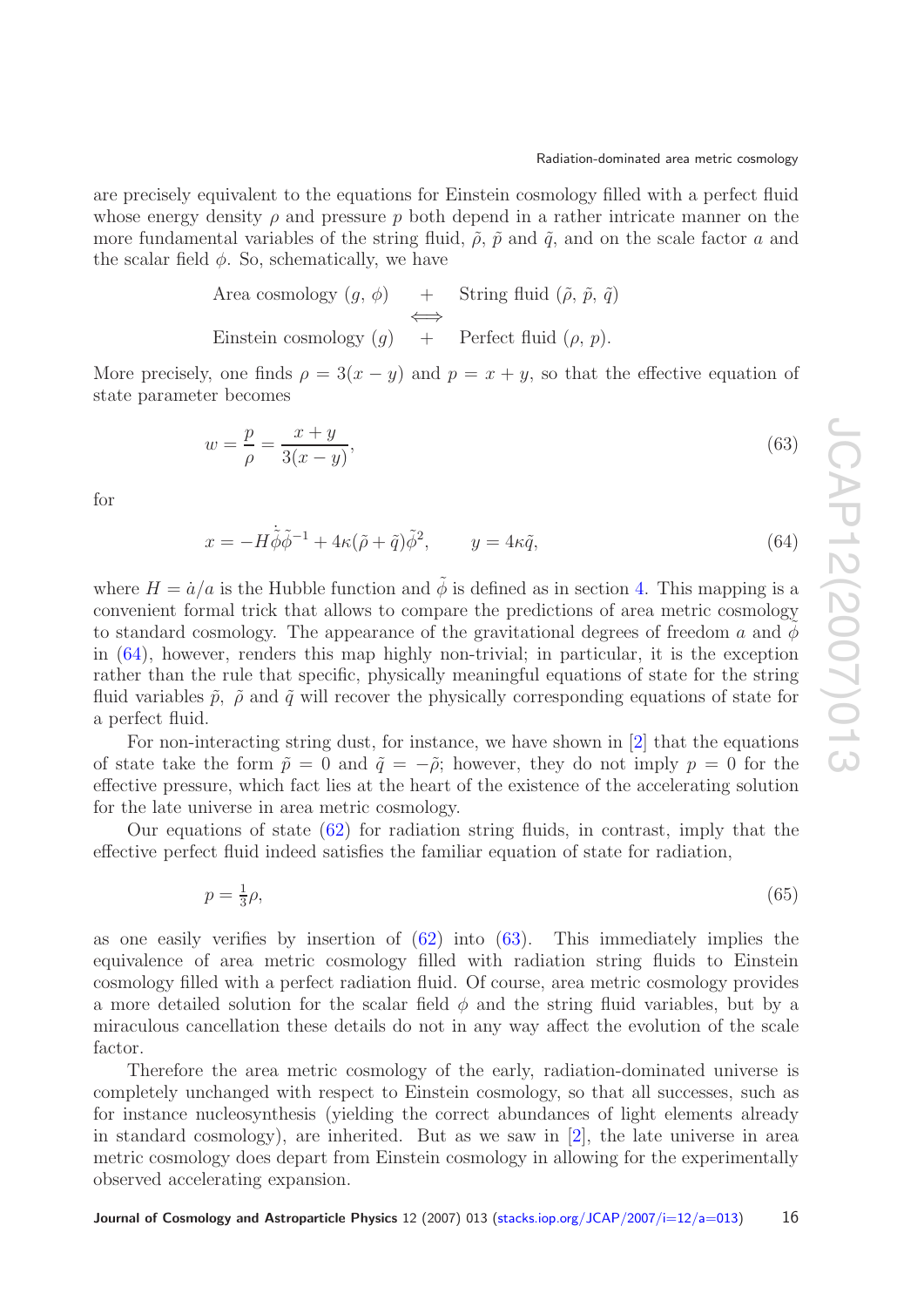### <span id="page-16-0"></span>**8. Conclusions**

Nowadays, cosmology provides an excellent probe for our theories of nature; first, due to the availability of reliable, and partly unexpected, observational precision data, and second, because of the intricate interplay between different branches of fundamental physics that is needed to draw realistic conclusions. While the non-trivial combination of general relativity and the standard model of particle physics provides predictions consistent with most data, the observed small acceleration of the late universe indicates that our ideas about particle physics, or gravity, or both, might have to be changed in order to satisfactorily explain this stunning observation [\[30\]](#page-19-20)–[\[35\]](#page-19-21).

The absence of a natural explanation within the cosmological standard model suggests that there is something essential about the interaction of spacetime and matter that we do not understand. This lack of understanding may quickly be parametrized in form of a cosmological constant, or a more elaborate model of dark energy; but the inherent difficulty of such purely phenomenological approaches is that we do not learn much at a fundamental level from the failure or even success of any such particular model.

This insight is what has fuelled, at least from the point of view of relativists, the excitement about string theory ever since it became clear that both gravity and matter could arise from one fundamental principle, and their interaction be determined. Unfortunately, the consistency of quantum string theory only in higher dimensions stands, to the present day, in the way of unique phenomenological predictions. One qualitative aspect of quantum string theory, however, which attracts increasing attention today, are the refined effective geometries arising in form of two additional massless fields, the Neveu– Schwarz 2-form and the dilaton, besides the graviton.

Area metric geometry is the geometrization of this insight: on the classical level, the generalized effective backgrounds for strings can be neatly described by an area metric. It is still too early to say much about the quantized string and its spectrum of massless and massive modes; though quantum string theory on area metric backgrounds is highly desirable, it seems to be a formidable task. But already the refined classical effective background geometry comes with a great advantage. As we showed before, this structure can be given consistent dynamics in four dimensions, which we interpret as a refined gravity theory.

Intriguingly, the cosmology of this area metric gravity effortlessly provides a universe with increasingly small late-time acceleration, while the early, radiation-dominated epoch, as shown from first principles in this paper, evolves like in standard cosmology. Both the early- and late-time behaviour are thus consistent with observations, and follow from the single principle of an area metric spacetime structure. Especially since the derivation of these predictions also required an understanding of the consistent coupling of bosonic and fermionic matter, they provide non-trivial support for the consistency of an area metric structure of physical spacetime.

More precisely, in this paper we studied the consistent coupling of Dirac spinors and non-abelian gauge fields to an area metric. The deeper insights into the null geometry of area metric manifolds, afforded here by studying open strings, were instrumental in providing a physically meaningful definition of radiation on area metric spacetimes. We showed that both radiation gauge fields and massless Dirac fermions are characterized by the vanishing of two invariants of their on-shell source tensors, which refine the notion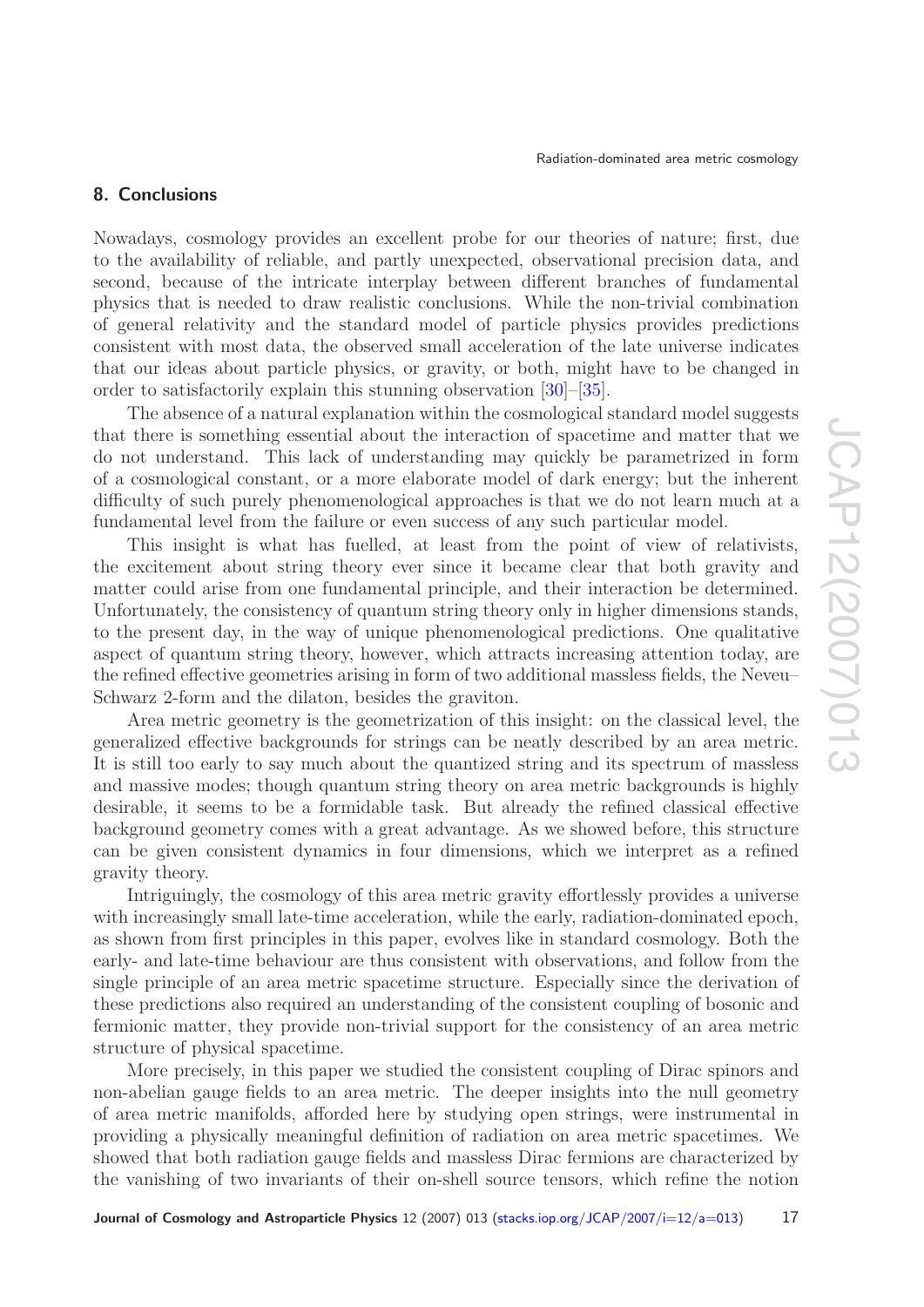of an energy–momentum tensor in the context of area metric spacetime. The technical key result of the paper, namely the equations of state for a string fluid describing bosonic and fermionic radiation, was then derived by imposing that the same invariants vanish for the source tensor of a string fluid. Other than in the case of a string dust fluid, which leads to a late-time acceleration of the universe, the string radiation fluid does not induce any deviation from Einstein cosmology in the early, radiation-dominated epoch of the universe. This shows that the success of the theory in explaining cosmic acceleration does not come at the cost of inconsistencies in the early universe.

Maybe the most desirable feature of the theory is its direct falsifiability, since no undetermined new fundamental constant is introduced. The falsifiability is a direct merit of using a refined geometry; on a metric manifold, in contrast, any modification of the standard gravitational action requires the introduction of a length scale for dimensional reasons alone. Pushing this length scale to smaller and smaller values may then always be used to achieve compatibility with standard predictions within any experimental margin of error.

In contrast, every single prediction made by area metric gravity provides a rigid check on its validity. The next challenge is to derive predictions for the solar system, where the reduced symmetry allows for even more deviation from purely metric backgrounds, as compared to cosmology. One immediate consequence is the kinematical possibility for arbitrarily large birefringence, which however is tightly constrained [\[28\]](#page-19-17) by high precision data. It has to be seen whether the gravitational field equations constrain the solutions in such a way that birefringence is either absent or sufficiently highly suppressed. Again, the absence of a freely adjustable scale makes this another really decisive test of the area metric hypothesis.

#### <span id="page-17-0"></span>**Acknowledgments**

The authors wish to thank Raffaele Punzi, Alexander Turbiner, Daniel Sudarsky and Marcus Werner for helpful discussions, and the referee for the motivation to clarify the role of the equivalence principle in area metric gravity. MNRW thanks the Instituto de Ciencias Nucleares, where this work was begun, for their warm hospitality, and acknowledges full financial support through the Emmy Noether Fellowship grant WO 1447/1-1 from the German Research Foundation DFG.

#### <span id="page-17-1"></span>**Appendix. Conventions**

In contrast to most treatments of quantum field theory we employ a mainly plus signature convention for the Lorentzian metric; our metric Riemann tensor is defined, in components, as  $R^a{}_{bcd} = 2\Gamma^a_{b[d,c]} + 2\Gamma^a_{p[c}\Gamma^p_{|b[d]},$  and the Ricci tensor as  $R_{bd} = R^a{}_{bad}$ . Lagrangian densities in the matter action  $S_{\rm m} = \int \mathcal{L}_{\rm m}$  are written with positive kinetic terms; then the Hamiltonian  $\mathcal{H} = -T^0_{\,0}$ , for the energy–momentum tensor  $T^{ab} = 2/\sqrt{-g} \delta S_{\rm m}/\delta g_{ab}$ . Also,  $T_{00} > 0$ , so that the Einstein equations take the form  $R_{ab} - R g_{ab}/2 = 8\pi G_\text{N} T_{ab}.$ 

For specific calculations with our conventions, we now also list consistent choices for the treatment of spinors. Together with the two-dimensional identity matrix  $\mathbb{I}_2$ , the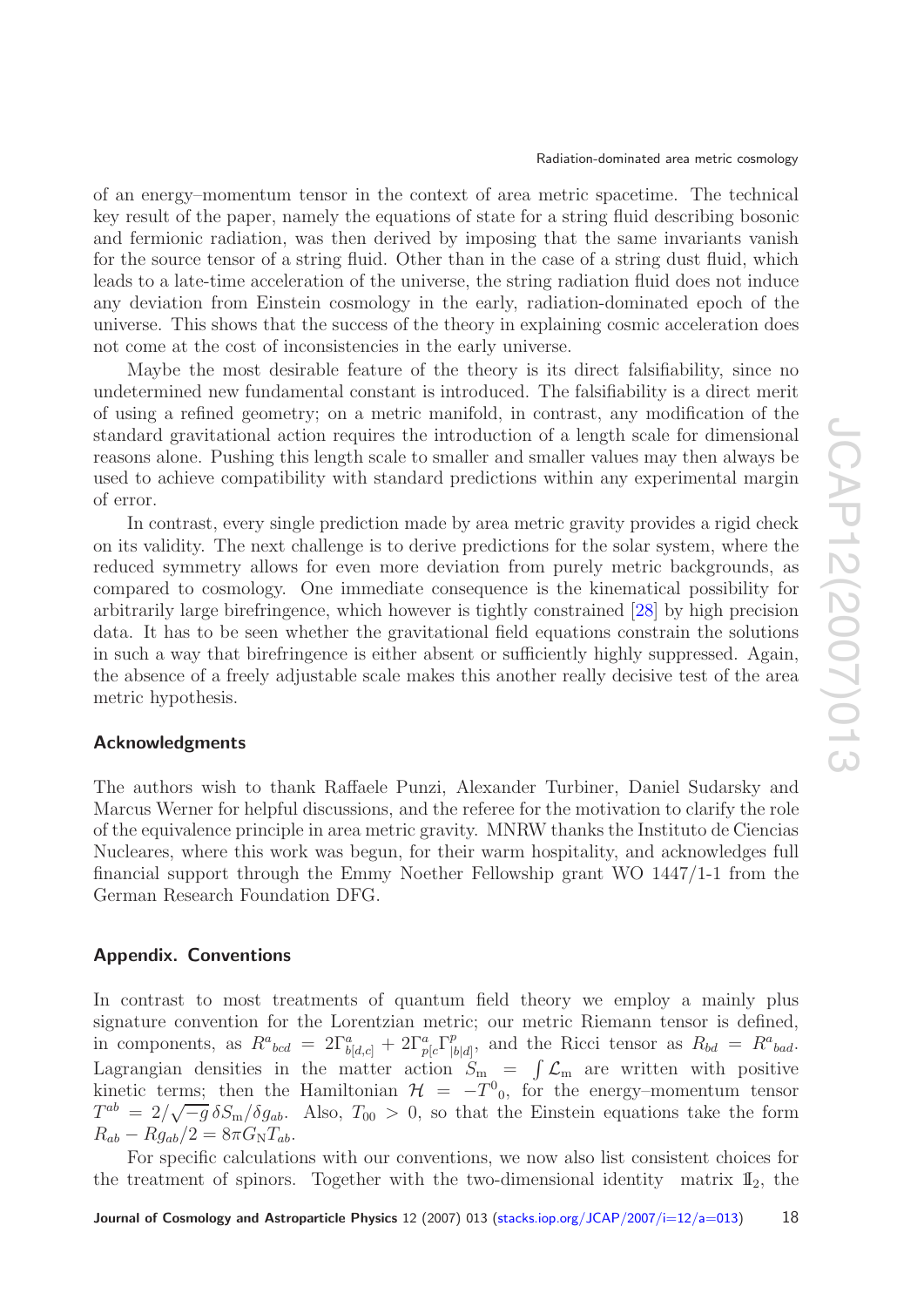Pauli sigma matrices

$$
\sigma^1 = \begin{pmatrix} 0 & 1 \\ 1 & 0 \end{pmatrix}, \qquad \sigma^2 = \begin{pmatrix} 0 & -i \\ i & 0 \end{pmatrix}, \qquad \sigma^3 = \begin{pmatrix} 1 & 0 \\ 0 & -1 \end{pmatrix} \tag{A.1}
$$

form a basis of the vector space of two-dimensional complex Hermitian matrices. They satisfy the anticommutator relation  $\{\sigma^{\alpha}, \sigma^{\beta}\} = 2\delta^{\alpha\beta}\mathbb{I}_2$ . Using the notation

$$
\sigma^{\mu} = (\mathbb{I}_2, \sigma^{\alpha}), \qquad \bar{\sigma}^{\mu} = (-\mathbb{I}_2, \sigma^{\alpha}), \qquad (A.2)
$$

the Pauli matrices furnish us with a representation of the Dirac algebra on flat spacetime:

$$
\Gamma^{\mu} = \begin{pmatrix} 0 & \sigma^{\mu} \\ \bar{\sigma}^{\mu} & 0 \end{pmatrix} . \tag{A.3}
$$

Indeed, the anticommutator relation of the Pauli matrices immediately translates into the well-known anticommutator of Dirac gamma matrices,

<span id="page-18-2"></span>
$$
\{\Gamma^{\mu}, \Gamma^{\nu}\} = 2\eta^{\mu\nu}\mathbb{I}_4,\tag{A.4}
$$

for flat spacetime metric  $\eta$  with mainly plus signature  $(1, 3)$ . This signature is a consequence of the definition of  $\bar{\sigma}^{\mu}$  which differs by a sign from that in most quantum field theory texts. Note that this representation is defined up to unitary equivalence; any redefined set of matrices  $\Gamma^{\prime \mu} = U \Gamma^{\mu} U^{\dagger}$  for unitary U with  $U^{\dagger} U = \mathbb{I}_4$  satisfies the same Clifford algebra. It is very useful to have a simple expression for the Hermitian conjugate of the Dirac matrices. In the representation introduced above one easily checks that

<span id="page-18-5"></span>
$$
\Gamma^{\mu\dagger} = \Gamma^0 \Gamma^\mu \Gamma^0,\tag{A.5}
$$

but this statement is independent of an arbitrary unitary change of representation.

The commutator of the Dirac matrices gives, as usual, the generators of the Lorentz algebra in the spinor representation:

<span id="page-18-1"></span>
$$
\Sigma^{\mu\nu} = \frac{1}{4} [\Gamma^{\mu}, \Gamma^{\nu}], \qquad [\Sigma^{\mu\nu}, \Sigma^{\rho\sigma}] = \eta^{\rho\mu} \Sigma^{\sigma\nu} - \eta^{\rho\nu} \Sigma^{\sigma\mu} - (\rho \leftrightarrow \sigma). \tag{A.6}
$$

A representation of the proper orthochronous Lorentz group, which is the subgroup continuously connected to the identity, is then given by

<span id="page-18-0"></span>
$$
\Lambda_{1/2}(\omega) = \exp\left(\frac{1}{2}\omega_{\mu\nu}\Sigma^{\mu\nu}\right) \tag{A.7}
$$

for real antisymmetric parameters  $\omega_{\mu\nu}$ . Note that  $\Lambda_{1/2}(\omega)^{-1} = \Lambda_{1/2}(-\omega)$ ; using this fact it can be shown in standard fashion that the Dirac matrices transform as a Lorentz vector:

<span id="page-18-3"></span>
$$
\Lambda_{1/2}^{-1} \Gamma^{\mu} \Lambda_{1/2} = \Lambda^{\mu}{}_{\rho} \Gamma^{\rho}.
$$
\n(A.8)

From the simple behaviour of the gamma matrices under Hermitian conjugation, it follows that  $\Sigma^{\mu\nu\dagger} = \Gamma^0 \Sigma^{\mu\nu} \Gamma^0$ , and hence that  $\Lambda_{1/2}{}^{\dagger} = -\Gamma^0 \Lambda_{1/2}{}^{-1} \Gamma^0$ . The Lorentz transformation of Dirac spinors  $\psi$  and  $\bar{\psi} = \psi^{\dagger} \Gamma^{0}$  then becomes

$$
\psi \mapsto \Lambda_{1/2}\psi, \qquad \bar{\psi} \mapsto \bar{\psi}\Lambda_{1/2}^{-1}.\tag{A.9}
$$

<span id="page-18-4"></span>This allows us to write down the Lagrangian density for massive Dirac spinors on flat space:

$$
\mathcal{L}_{\psi} = \frac{1}{2} i \bar{\psi} \Gamma^{\mu} \partial_{\mu} \psi - \frac{1}{2} i \partial_{\mu} \bar{\psi} \Gamma^{\mu} \psi - i m \bar{\psi} \psi.
$$
 (A.10)

The form of  $\mathcal L$  is chosen symmetric in  $\psi$  and  $\bar{\psi}$  for convenience of generalization in the paper; the odd factors of i ensure that  $\mathcal L$  is Hermitian, and thus real.